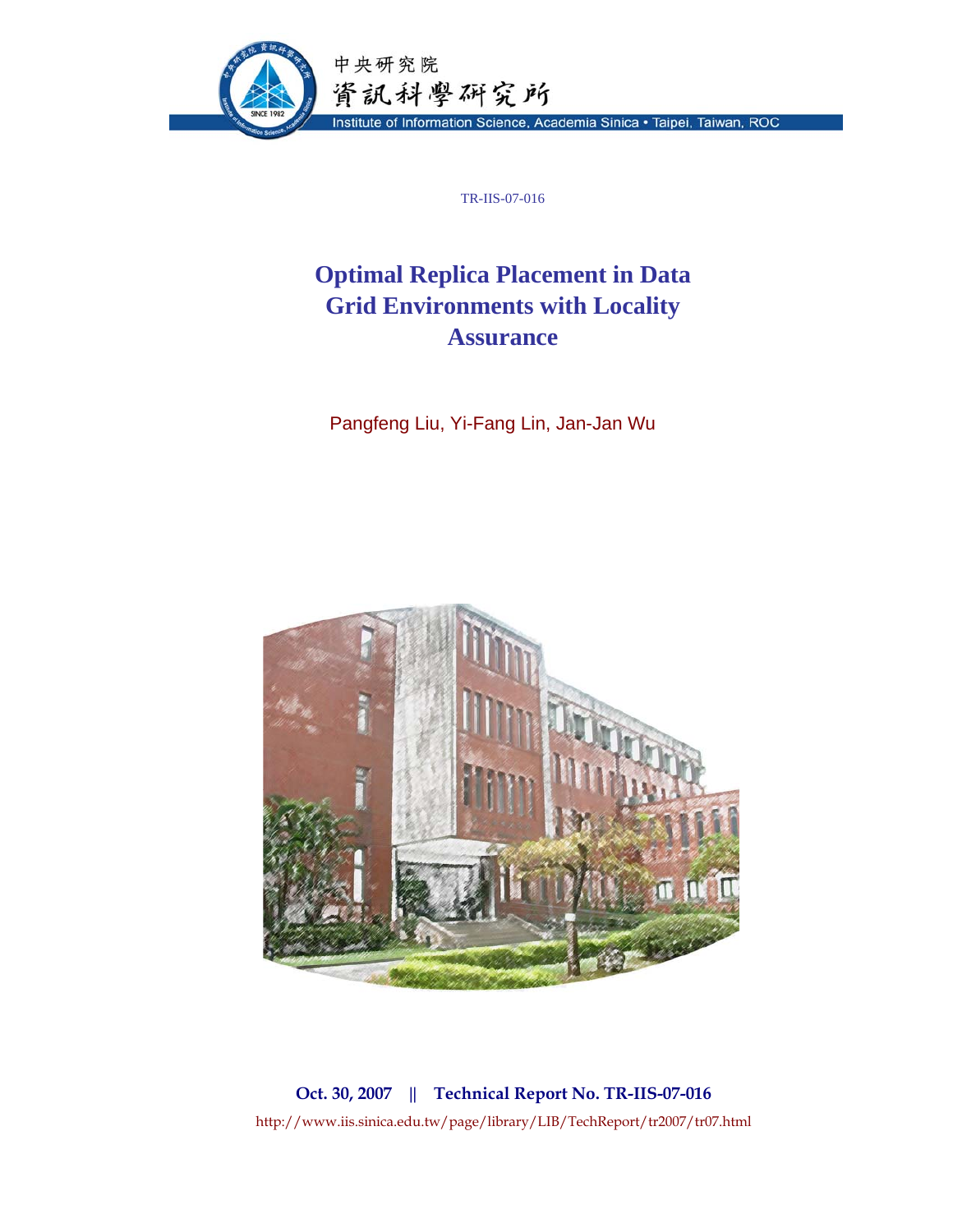# Optimal Replica Placement in Data Grid Environments with Locality Assurance

Pangfeng Liu Yi-Fang Lin

Department of Computer Science National Taiwan University Taipei, Taiwan, R.O.C. pangfeng@csie.ntu.edu.tw

Jan-Jan Wu

Institute of Information Science Academia Sinica Taipei, Taiwan, R.O.C. wuj@iis.sinica.edu.tw

#### **Abstract**

Data replication is typically used to improve access performance and data availability in Data Grid systems. To date, research on data replication in Grid systems has focused on infrastructures for replication and mechanisms for creating/deleting replicas. The important pro $\underline{\equiv}$  of choosing suitable locations to place replicas in Data Grids has not been well'studied.

In this paper, we address three issues concerning data replica placement in Data Grids. The first is how to ensure load balance among replicas. To achieve this, we propose a placement algorithm that finds the optimal locations for replicas so that their workload is balanced. The second issue is how to minimize the number of replicas. To solve this problem, we propose an algorithm that determines the minimum number of replicas required when the maximum workload capacity of each replica server is known. Finally, we address the issue of service quality by proposing a new model in which each request must be given a quality-of-service guarantee. We describe new algorithms that ensure *both* workload balance and quality of service *simultaneously*.

**Keywords** Data grid systems, Replica placement, Load balancing, Locality assurance.

# **1 Introduction**

Grid computing is an important mechanism for utilizing computing resources that are distributed in different geographical locations, but are organized to provide an integrated service. A grid system provides computing resources that enable users in different locations to utilize the CPU cycles of remote sites. In addition, users can access important data that is only available in certain locations, without the overheads of replicating it locally. These services are provided by an integrated grid service platform, which helps users access the resources easily and effectively.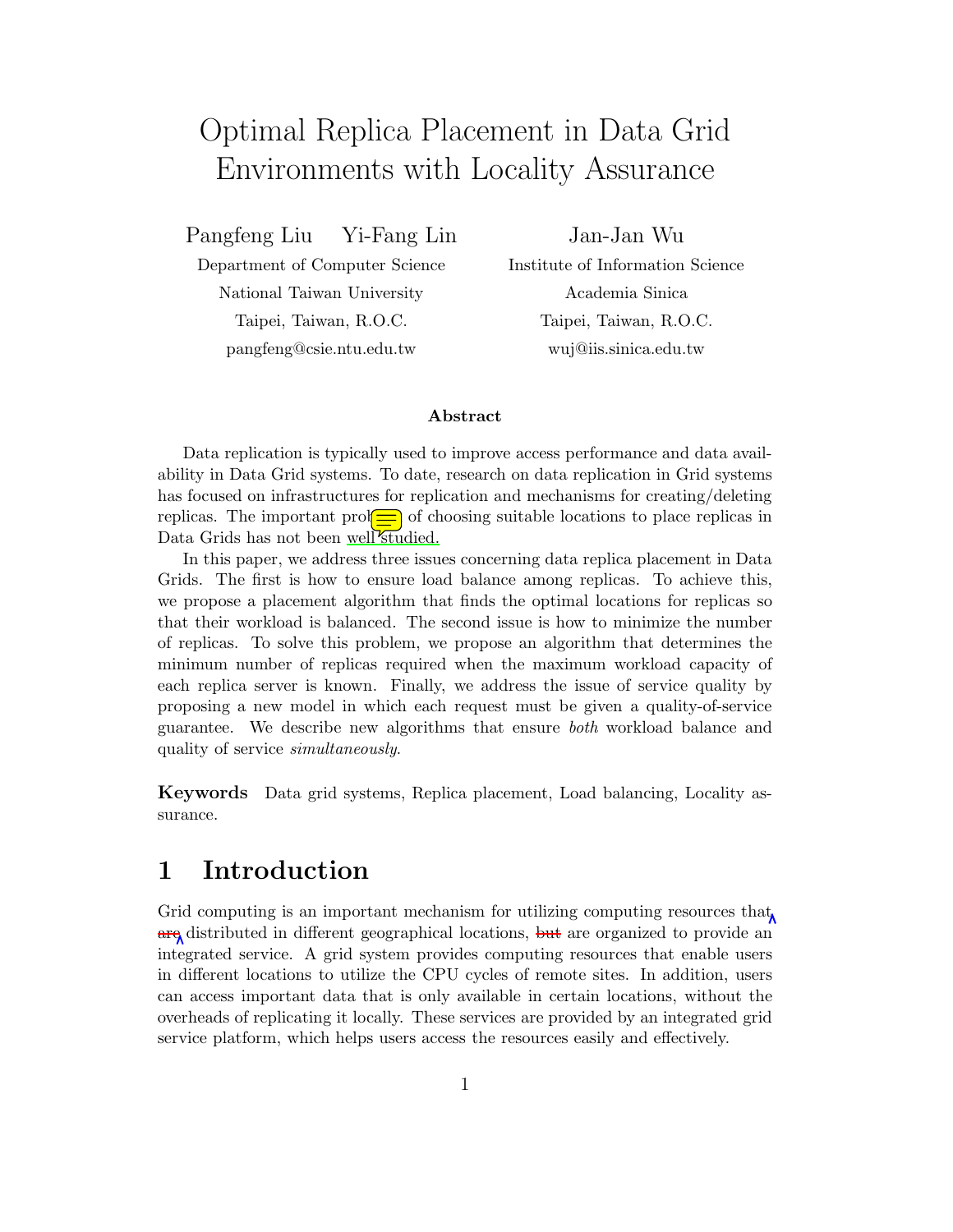One class of grid computing, and the focus of this paper, is Data Grids, which provide geographically distributed storage resources for complex computational problems that require the evaluation and management of large amounts of data [3, 10, 16]. For example, scientists working in the field of bioinformatics may need to access human genome databases in different remote locations. These databases hold tremendous amounts of data, so the cost of maintaining a local copy at each site that needs the data would be prohibitive. In  $\equiv$  ition, such databases are usually read-only, since they contain the input data  $\frac{1}{\sqrt{2}}$  various applications, such as benchmarking, identification, and classification. With the high latency of the wide-area networks that underlie most Grid systems, and the need to access/manage several petabytes of data in Grid environments, data availability and access optimization have become key challenges that must be addressed.

An important technique that speeds up data access in Data Grid systems replicates the data in multiple locations so that a user can access it from a site in his vicinity. It has been shown that data replication not only reduces access costs, but also increases data availability in many applications [10, 17, 15]. Although a substantial amount of work has been done on data replication in Grid environments, most of it has focused on infrastructures for replication and mechanisms for creating/deleting replicas  $[4, 7, 6, 8, 10, 15, 18, 17, 19]$ . We believe that, to obtain the maximum benifit from replication, strategic placement of the replicas is also necessary.

Thus, in this paper, we address the problem of replica placement in Data Grid systems. We assume a *hierarchical data grid* model because of its resemblance to the hierarchical grid management model found in most grid systems [9, 6, 10, 18]. For example, in the LCG (WorldWide Large Hadron Collider Computing Grid) [9] project, 70 institutes from 27 countries form a grid system organized as a hierarchy, with CERN (the European Organization for Nuclear Research) as the root, or *tier-0* site. There are 11 *tier-1* sites directly under CERN that help distribute data obtained from the Large Hadron Collider (LHC) at CERN. Meanwhile, each tier-2 site in the LCG hierarchy receives data from its corresponding tier-1 site. The entire LCG grid can be represented as a tree structure. In the forthcoming EGEE/LCG-2 Grid, the tree structure will comprise 160 sites in 36 countries.

In our data grid model, data requests issued by a client are served by traversing the tree upwards towards the root until a data copy is found. In many real-world grid systems, like the multi-tier LCG grid system [9], data requests go from tier-2 to tier-1 sites, and then to tier-0 sites if necessary, in the search of requested data. In addition, the grid hierarchy usually reflects the structure of the organization or the geographic locality, so our assumption that data requests travel up towards the root is reasonable.

Our replica placement strategy considers a number of important issues. First, the replicas should be placed in proper server locations so that the workload on each server is balanced. A naive placement strategy may cause "hot spot" servers that are overloaded, while other servers are under-utilized.

Another important issue is choosing the optimal number of replicas. The denser the distribution of replicas, the shorter the distance a client site needs to travel to access a data copy. However, as noted earlier, maintaining multiple copies of data in Grid systems is very expensive; therefore, the number of replicas should be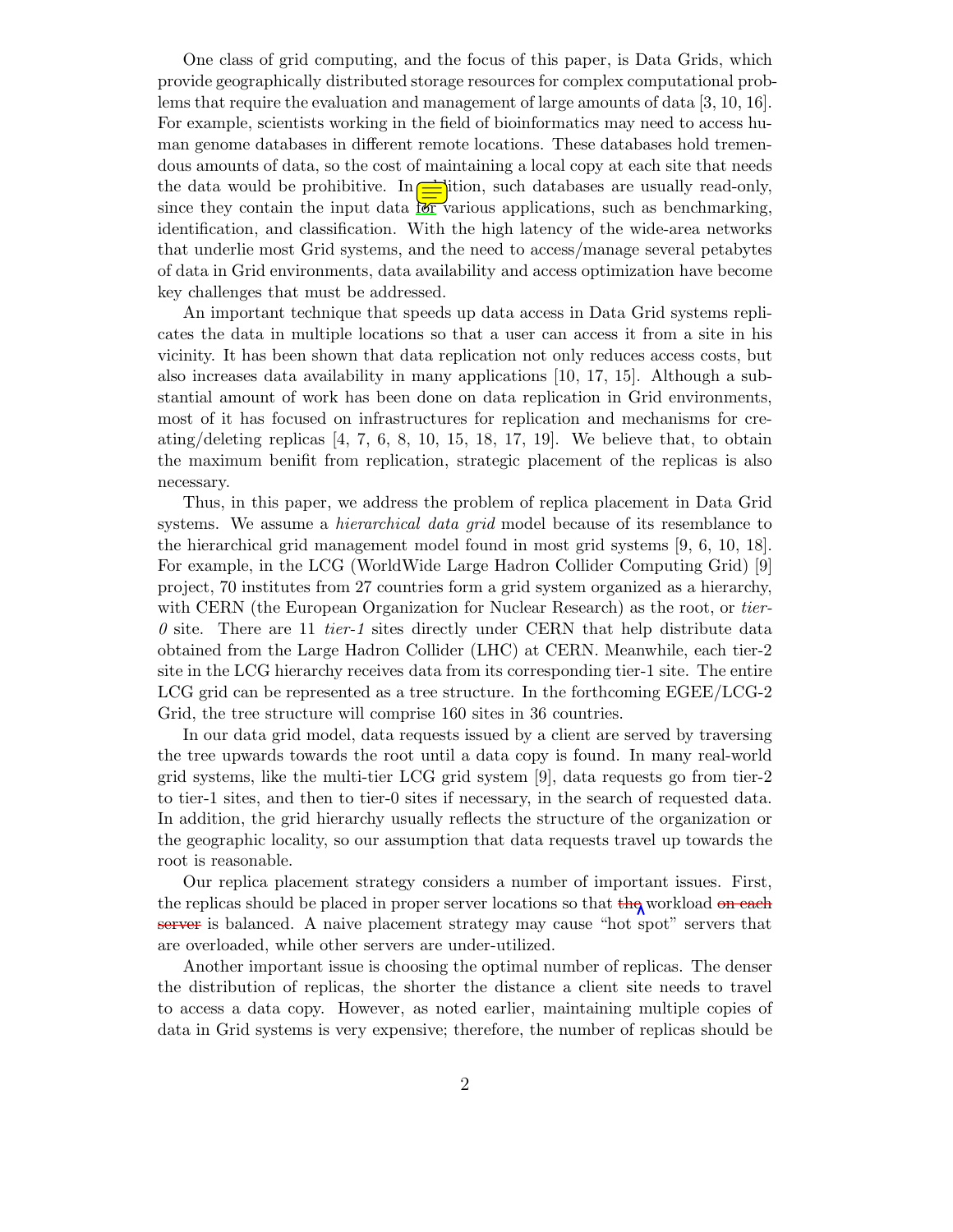bounded. Clearly, optimizing the access cost of data requests and reducing the cost of replication are two conflicting goals. Thus finding a suitable trade-off between the two factors is a challenging task.

Finally, we consider the issue of service locality. Each user may specify the minimum distance he/she can allow between him/her and the nearest data server. This is a locality assurance requirement that users may stipulate, and the system must therefore ensure that there is a server within the specified range to handle the request.

In this paper, we study two data grid models. The first is called the "unconstrained model", since the client can not specify locality requirements. This model provides us with insights into designing algorithms that balance the workload among replica $\equiv$ he second model is called the "constrained model" in which each client can assign his/her own acceptable *quality of service*, in terms of the number of hops to the root of the tree. This is an important requirement, since different users may require different levels of service quality. We model this as a range limit so that the placement algorithm must ensure that all the replicas are placed in such a way that all the quality of service (QoS) requirements are satisfied. In the constrained model, the problem of evenly distributing the load of data requests over all the replicas is more challenging than in the unconstrained model.

We develop theoretical foundations for replica placement in the two models (constrained and unconstrained). Furthermore, we devise efficient algorithms that find optimal solutions for the three important problems described above.

The remainder of the paper is organized as follows. Section 2 reviews related works. In Section 3, we describe the unconstrained model, and formally define our replica placement problem. Section 4 presents our replica placement algorithms for the unconstrained model. Section 5 defines the constrained model, while Section 6 presents our replica placement algorithms for the constrained model and provides a theoretical analysis of them. Finally, in Section 7, we present our conclusions, address some as yet unresolved problems, and indicate the direction of our future work.

### **2 Related Work**

A number of works have addressed the placement of data replicas in parallel and distributed systems based on regular network topologies, such as hypercubes, tori, and rings. These networks possess many attractive mathematical properties that facilitate the design of simple and robust placement algorithms [2, 21]. However, such algorithms cannot be applied to Data Grid systems directly due to the latter's hierarchical network structures and special data access patterns, which are not common in traditional parallel systems. An early approach to replica placement in Data Grids, reported in [1], proposed a heuristic algorithm called Proportional Share Replica $\leftarrow$  for the placement problem. However, the algorithm does not guarantee that the optimal solution will be found.

Another group of related works that focus on placing replicas in a tree topology can be divided into two types of model. The first type allows a request to go up and down the tree searching for the nearest replica. For example, Wolfson and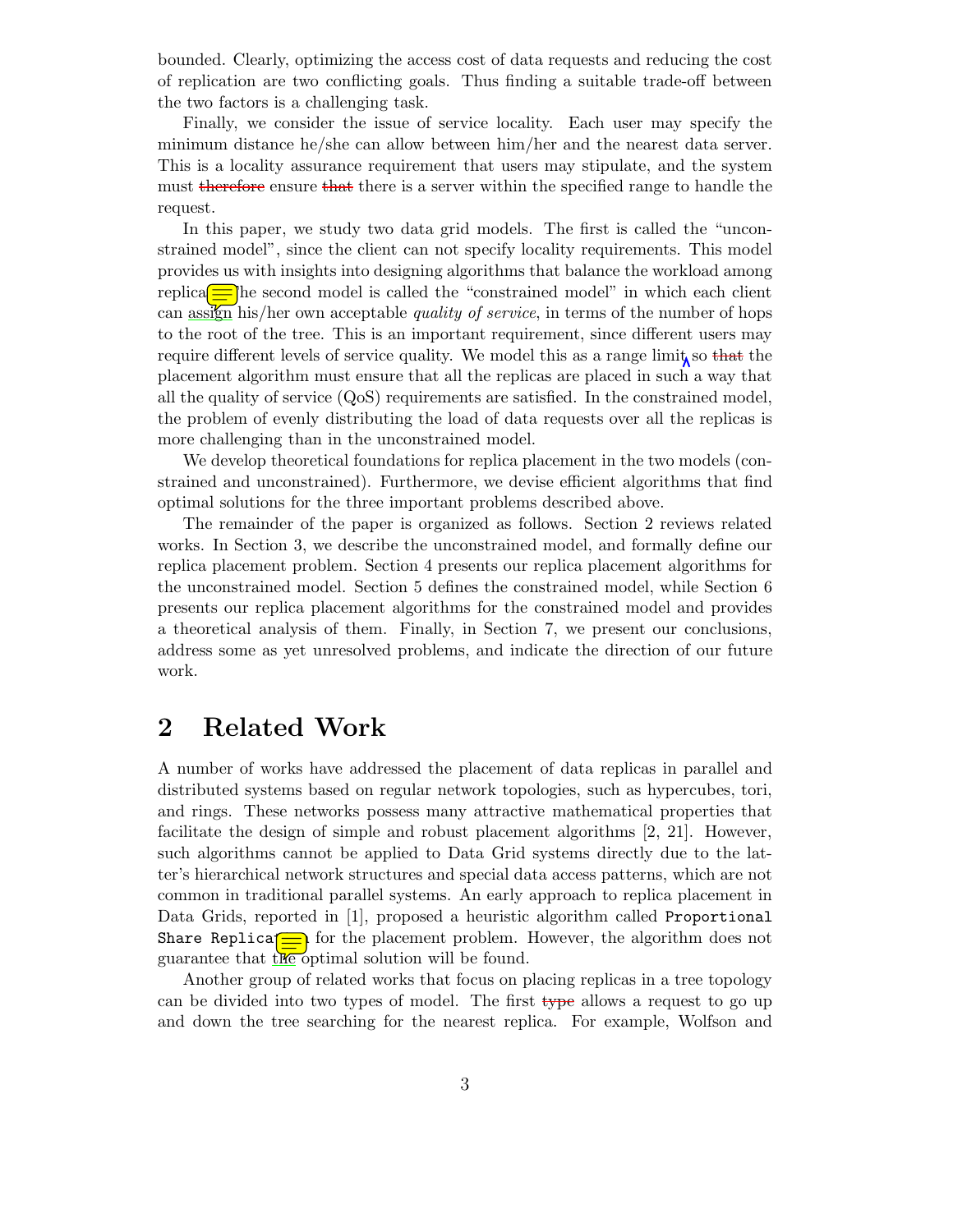Milo [23] proposed a model in which no limit is set on the server's capacity. There are two cost categories in this model: the *read cost* and the *update cost*. The read cost is usually defined as the number of hops, or the sum of the communication link costs from a request to its server. The update cost, on the other hand, is usually proportional to the sum of the communication link costs of the minimum subtree that spans all the replicas. The goal in [23] is to minimize the sum of the read and update costs, which can be achieved by a greedy method in  $O(n)$  time, where *n* is the number of nodes. Kalpakis et. al. [13] developed a model in which each server has a capacity limit and each site has a different building cost, called the *site cost*. The objective is to minimize the summation of the read, update and site costs. The authors showed that the optimal placement could be found in  $O(n^5C^2)$  time; however, for an incapacitated server model, the cost would be  $O(n^5)$ , where *n* is the number of nodes and *C* is the maximum capacity of each tree node. Unger and Cidon [22] suggested a similar model to that of Kalpakis, but without the server capacity limit. As a result, the time required to find the optimal placement is reduced to  $O(n^2)$  [22]. Jaeger and Goldberg [11] proposed a model in which there are a known number of servers in the tree, each with equal capacity. There are no read, write, or site building costs, and the goal is to assign the request to a server (not necessarily the nearest one), so that the maximum distance from a client to its assigned server is minimized. The optimal solution can be found by a greedy method in  $O(n^2)$  time. Korupolu et. al. [14] developed a model in which the read cost is slightly different from that of other models. A data request must go from the client<sub>s</sub> to the least common ancestor of the client and the replica, and then to the replica so that the read cost is proportional to the depth of the subtree rooted at the common ancestor. The authors present various approximation algorithms that achieve good replica placement  $[14]$ .

The second set of models in the literature only allow a request to search for a replica towards the root of the tree. For example, Jia et. al. [12] suggested a model in which neither the server's capacity nor the site's building cost are set. The goal is to minimize the sum of the read and update costs while placing *k* replicas, which can be achieved by dynamic programming in  $O(n^3k^2)$  time  $\left|12\right|$ . Cidon et.al. [5] proposed a similar model in which a replica is associated with a site's building cost, but there is no update cost. The goal is to minimize the sum of the read and storage costs, which can be achieved by dynamic programming in  $O(n^2)$  time. Tang and Xu [20] subsequently described a model in which there is a range limit on the number of hops a request can make from its assigned replica, but there is no server capacity limit. The objective is to find a feasible solution and minimize the sum of the update and storage costs, which can also be achieved by dynamic programming in  $O(n^2)$  time  $\sqrt{20}$ .

Our model focuses on the tree topology in which the requests only travel up towards the root. In real-world grid systems like LCG [9], the requests go from tier-2 to tier-1<sub> $\kappa$ </sub> and then to tier-0 sites searching for data. The grid hierarchy usually reflects the structure of the organization, or geographic locality, so the assumption that requests travel up towards the root is reasonable.

In most works, the objective is to minimize the *sum* of the read/write costs generated by all requests. However, a Data Grid system usually consists of multiple data servers connected by switches that enable concurrent data transfer between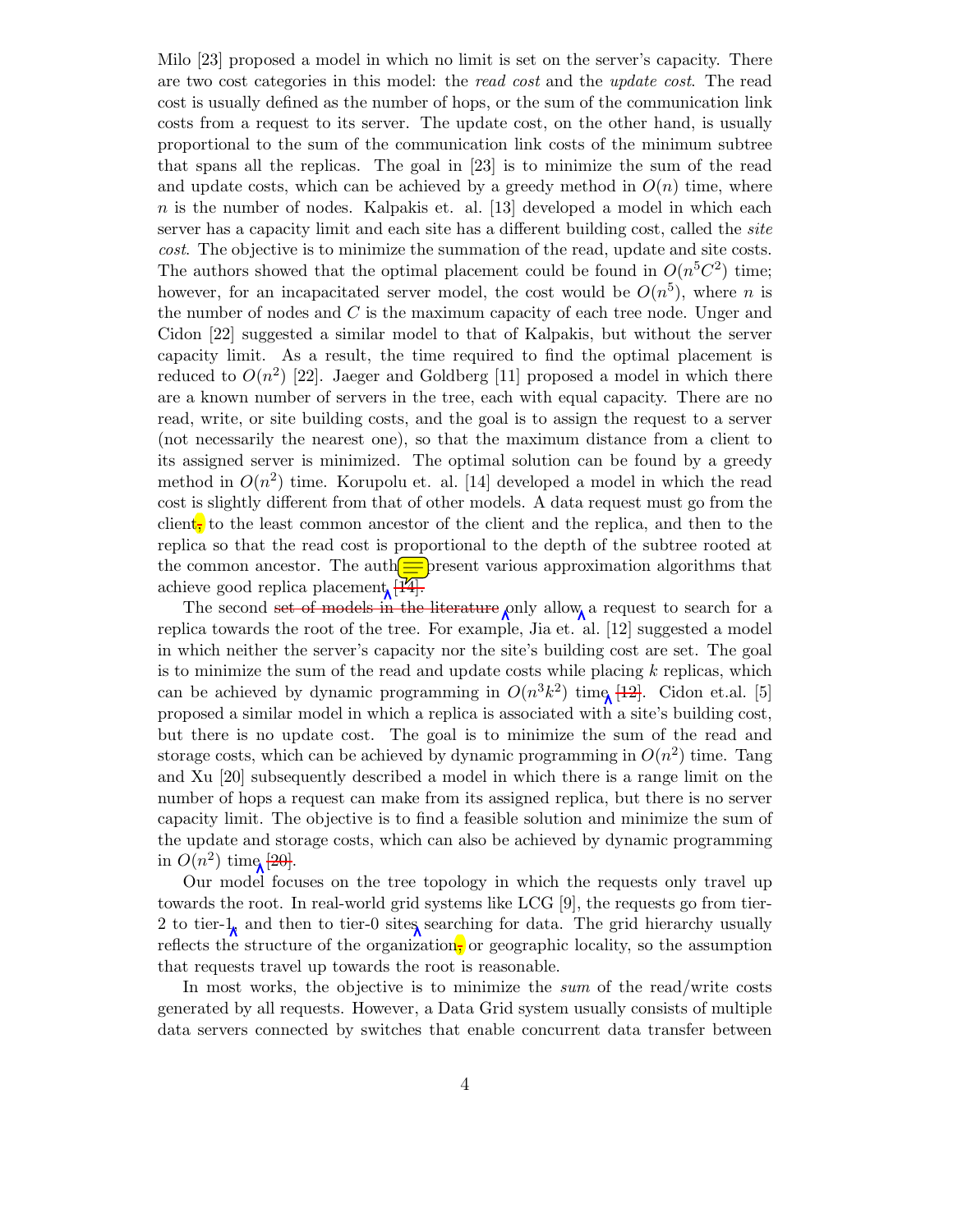independent pairs of clients and servers. Therefore, in a Data Grid environment, the overall performance of the system is dominated by the performance of the server with the heaviest workload. Although we believe that the load balance of servers is the key optimization criterion for Data Grid systems, we also believe that load balance and quality of  $\equiv$  ce should be considered simultaneously. To date, this aspect has not been addressed in the literature.

# **3 The Unconstrained Model**

Before addressing the issue of workload balance among replicas, we describe our unconstrained data grid model in detail. We use a tree ,*T*, to represent a data grid system. The root of the tree, denoted by *r*, is the *hub* of the data grid. A database replica can be placed  $\frac{1}{2}$  in any tree node, except the hub *r*. All the tree's leaves are local sites, where users can access databases stored in the data grid system.

Users of a local site can access a database as follows. First a user request tries to locate the database replica locally. If the replica is not found, the request travels up the tree to the parent node to search for the replica. In other words, the user request goes up the tree and uses the first replica encountered on the path to the root. If after traveling up the path, a replica is not found, the hub will service the request. For example, in Figure 1, a user request  $\alpha$  node  $a_{\alpha}$  tries to access data. As the data is not available at  $\overline{\text{node}}\, a$ , the request goes to the parent  $\text{node}_b\, b$ , where the data is not available either. Finally the request reaches node *c*, where the replica is found.



Figure 1: A data grid tree *T*.

The goal of our replica placement strategy is to place the replicas  $\mathbf{sg}$  that various objectives can be satisfied. This raises a number of questions. For example, if we can accurately estimate the frequency that a leaf node is used to locate specific data, where do we place a given number of replicas so that the maximum amount of data a replica has to handle is minimized? In addition, if we fix the workload that a replica can handle, how many replicas do we need, and where should we put them?

We now formally define the goals of our replica placement strategy. Let *l* be a leaf node of the set of all leaves  $L$ , and let  $w(l)$  be the number of data requests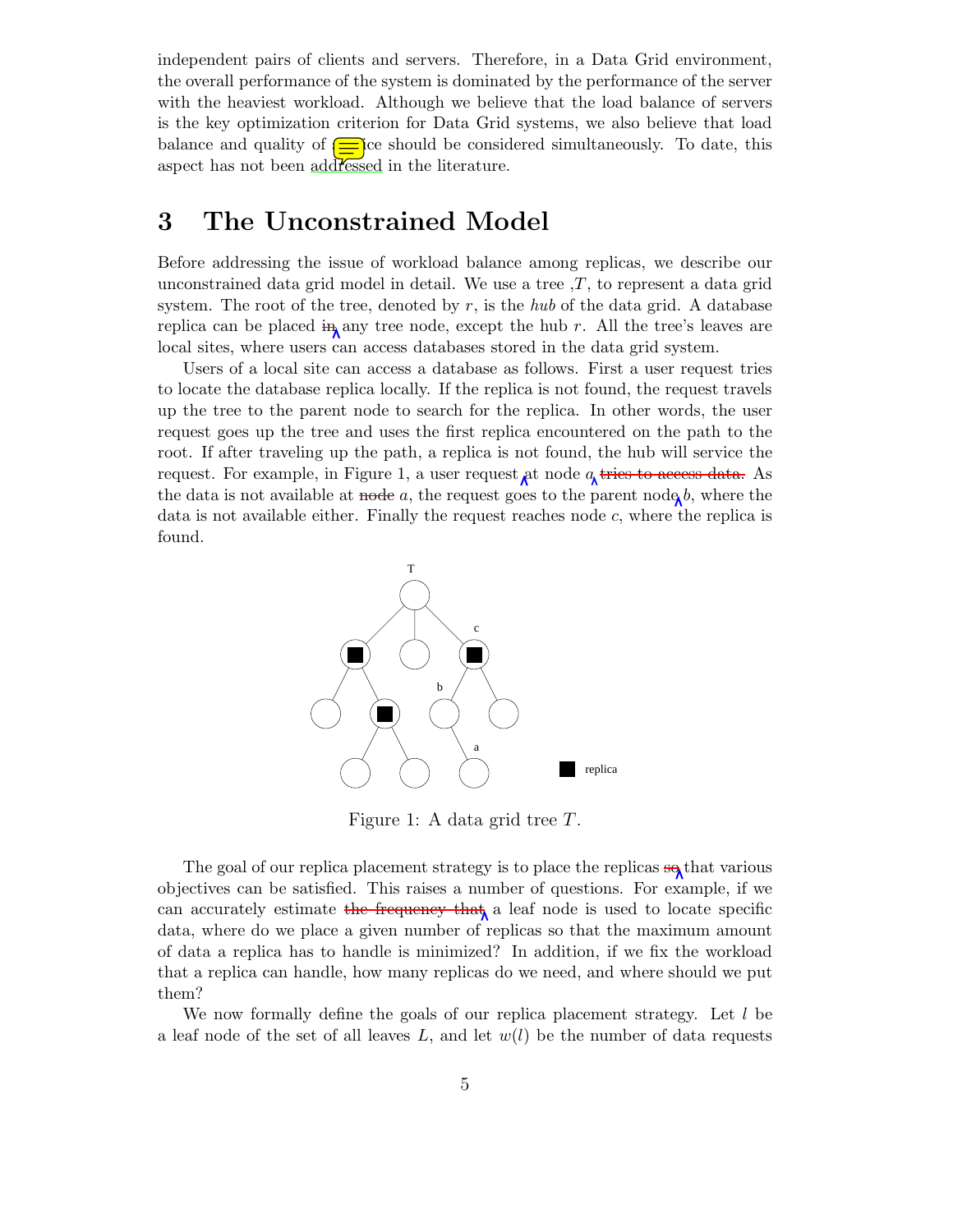generated by *l*. Note that, for ease of discussion, we focus on the case where only leaves can request data. All the results in this paper can be generalized to cases where all the tree's nodes, including the internal nodes, can request data. Next, based on the data grid access model described above, we define the *workload* of a particular node after the replicas have been placed. Let *T* be a data grid tree, *N* be the set of nodes in *T*, and *R* be a subset of *N*, with a replica placed on every node of R. The workload for a node *n* of *N*, denoted as  $f(n)$ , is defined recursively as follows:

$$
f_R(n) = \begin{cases} w(n) & \text{if n is a leaf} \\ \sum_c f_R(c) & c \text{ is a child of } n, \text{ and } c \notin R. \end{cases}
$$
  
  

$$
s
$$
  
  

$$
s
$$
  
  

$$
s
$$
  
  

$$
s
$$
  
  

$$
s
$$
  
  

$$
s
$$
  
  

$$
s
$$
  
  

$$
s
$$
  

$$
s
$$
  

$$
s
$$
  

$$
s
$$
  

$$
s
$$
  

$$
s
$$
  

$$
s
$$
  

$$
s
$$
  

$$
s
$$
  

$$
s
$$
  

$$
s
$$
  

$$
s
$$
  

$$
s
$$
  

$$
s
$$
  

$$
s
$$
  

$$
s
$$
  

$$
s
$$
  

$$
s
$$
  

$$
s
$$
  

$$
s
$$
  

$$
s
$$
  

$$
s
$$
  

$$
s
$$
  

$$
s
$$
  

$$
s
$$
  

$$
s
$$
  

$$
s
$$
  

$$
s
$$
  

$$
s
$$
  

$$
s
$$
  

$$
s
$$
  

$$
s
$$
  

$$
s
$$
  

$$
s
$$
  

$$
s
$$
  

$$
s
$$
  

$$
s
$$
  

$$
s
$$
  

$$
s
$$
  

$$
s
$$
  

$$
s
$$
  

$$
s
$$
  

$$
s
$$
  

$$
s
$$
  

$$
s
$$
  

$$
s
$$
  

$$
s
$$
  

$$
s
$$
  

$$
s
$$
  

$$
s
$$
  

$$
s
$$
  

$$
s
$$
  

$$
s
$$
  

$$
s
$$
  

$$
s
$$

Figure 2: The actual workload of the nodes in a data grid tree *T*.

The maximum workload of *R* is the maximum workload of all nodes of *R* and *the hub*. We include the hub because it services all data requests not serviced by replicas. We now formally define the problems.

- *MinMaxLoad*: given the number of replicas *k*, find a subset of tree nodes *R* that minimizes the maximum workload.
- *FindR*: given the amount of data  $D_{\mathcal{A}}$  replica or the hub can service, find the subset *R* with minimum cardinality such that the maximum workload is not greater than *D*.

# **4 Algorithms for the Unconstrained Model**

In this section, we describe our algorithms for solving the MinMaxLoad and FindR problems in the unconstrained model. We solve FindR first, and use that algorithm to solve MinMaxLoad.

#### **4.1** FindR

The FindR problem can be stated as follows. Given a grid tree and the workload on its leaves, a constant *k*, and a maximum workload *D*, find a subset of tree  $n \equiv R$ with cardinality no more than  $k$  in which to place the replica so that the workload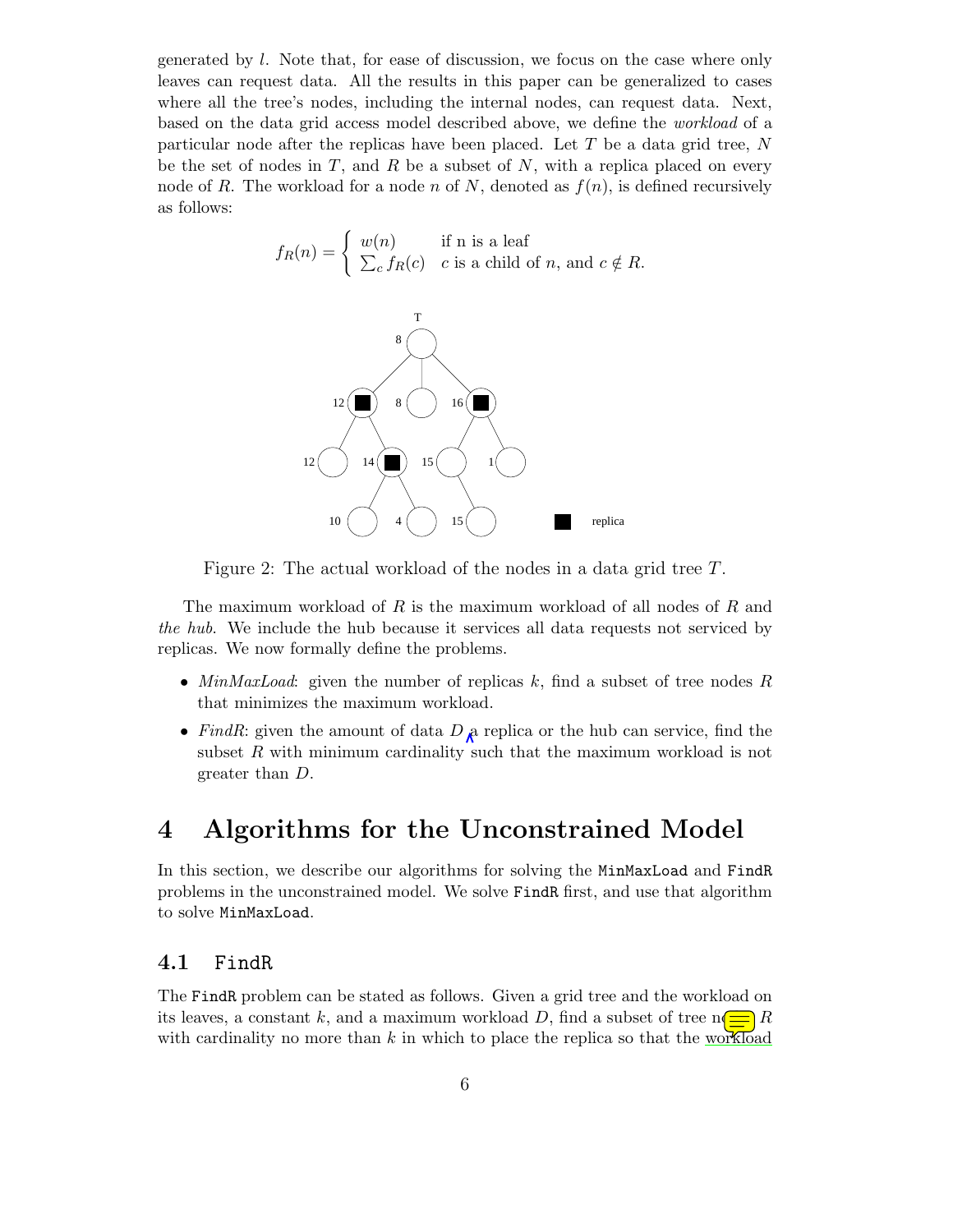on every  $\gamma \in R$  and on the hub is no more than *D*. All these *R* sets are referred to as "feasible". A feasible *R* is *optimal* if it minimizes the workload on the hub.

To simplify the discussion, we first classify tree nodes into two categories. Suppose there is *no* replica in the tree, the workload on a leaf *n* is just *w*(*n*), and the workload on an internal node is the sum of the workloads of its children. If a tree node has a workload greater than *D*, we call it a *heavy* node; otherwise, it is a *light* node. If a light node has a heavy parent, we call it a *critical* node. Figure 3 illustrates the case where  $D$  equals 18. It is obvious that we can always find an optimal  $R$  for the FindR problem; thus  $R$  does not contain any non-critical light nodes.



Figure 3: The workload of the nodes in a data grid tree *T* when *D* is 18. A heavy node is represented by a dark circle, and a critical node is represented by a gray circle.

**Observation 1** *There exists an optimal replica set that does not contain any noncritical light nodes.*

**Proof.** Let *R*∗ be an optimal replica set that contains *n*, a non-critical light node. Consider the unique critical light ancestor *m* of *n*, and the subtree rooted at *m*. All the replicas in this subtree can be replaced by a single replica at *m*, without increasing the workload on any of *m*'s ancestors. This is a feasible solution, since, by the definition of light node, the total workload of this subtree is at most  $D$ .

With Observation 1 in place, we only need to consider heavy and critical nodes in our search for the optimal replica set. The following lemma reduces our search space further.

**Lemma 1** *Let T be a data grid tree, p be a heavy node with only critical children, and e be the child of p that has the maximum workload. There exists an optimal replica set that contains e.*

**Proof.** Consider an optimal replica set *R*∗ that must contain a child of *p* (denoted as *f*) ; otherwise, *p* will be flooded with more than *D* requests. If *f* is not *e*, we replace it with *e*. The new replica set is feasible, since both *e* and *f* are light. Also this switch will not increase the workload on *p* or any of its ancestors.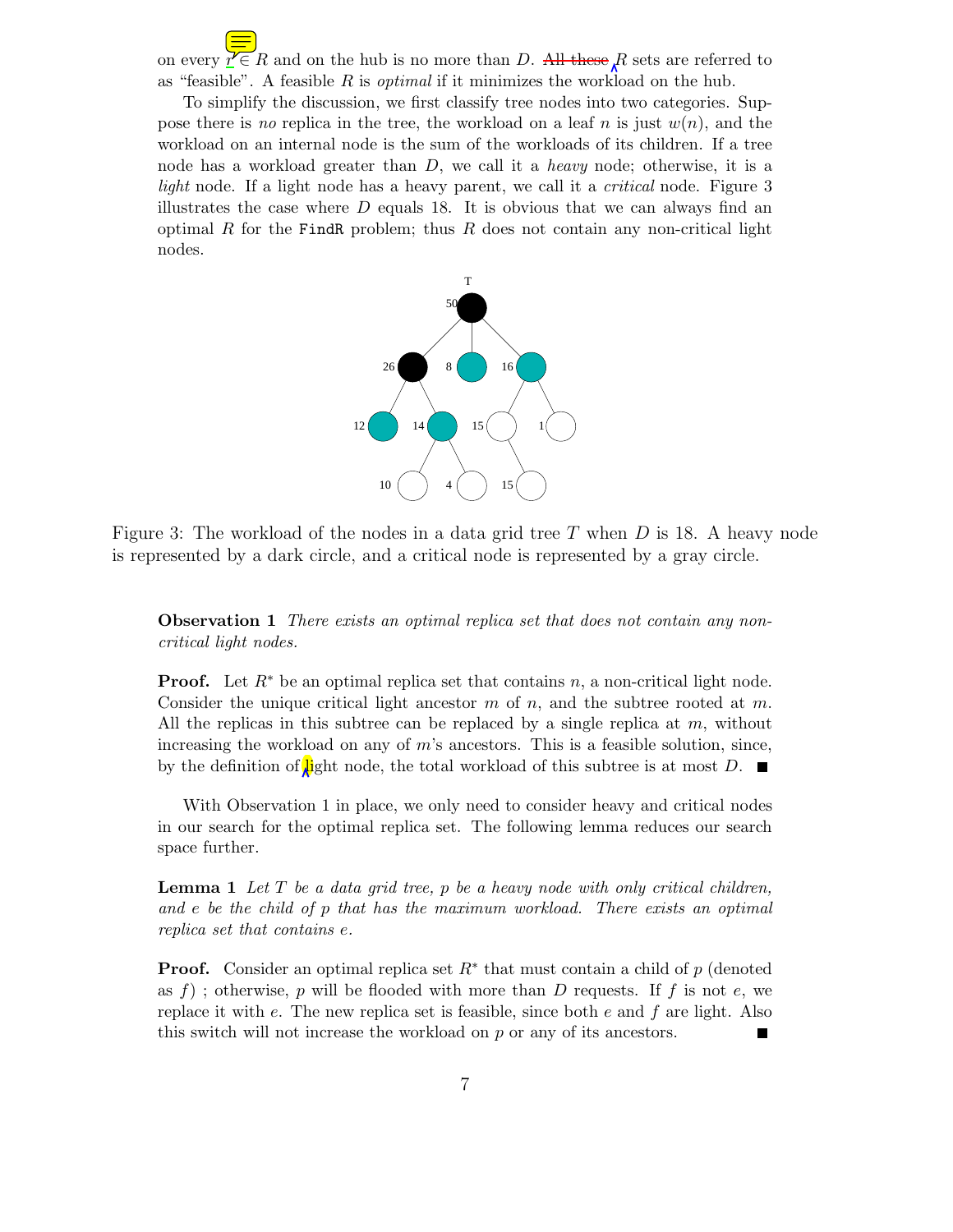By Observation 1 and Lemma 1, we derive a baseline algorithm, called Feasible, for FindR. Given the tree  $T$ , the replica capacity  $D$ , and the number of replicas allowed  $k$ , the **Feasible** algorithm determines whether there is a feasible replica set with cardinality *k* or less by repeatedly picking the critical leaf that has the maximum workload at most *k* times. If the tree becomes empty, a solution is found. The pseudo code of Feasible is given in Figure 4.

```
Feasible(T, D, k)
{
 Compute the workload of all internal nodes.
 Remove all non-critical nodes.
 Repeat at most k times
  {
   Pick a heavy node that has only critical leaves.
    Pick the critical leaf (e) that has the maximum workload.
    Add e to R.
    Remove e from the tree.
    Adjust the workload for all the ancestors of e.
    If the ancestor becomes non-critical, remove it.
 }
 If the tree is empty,
    we have a solution R;
 else
    we do not have a feasible replica set.
}
```
Figure 4: The pseudo code of the baseline algorithm Feasible.

Note that once we pinpoint a critical child  $e \frac{im}{k}$  which we want to place a replica, we must deduct  $w(e)$  from the workload of *all* of its ancestors, including the hub. This might cause some of the heavy ancestors to become light nodes which are non-critical and should be removed. We repeatedly update the workload towards the root, remove  $\equiv$  ancestors and their subtrees if they become non-critical, and finally reach a  $n\frac{d}{dx}$  critical node. We repeat this process by selecting a heavy node with only critical children, as shown in Figure 5.



Figure 5: An execution scenario of the baseline algorithm Feasible. The capacity *D* is set at 18.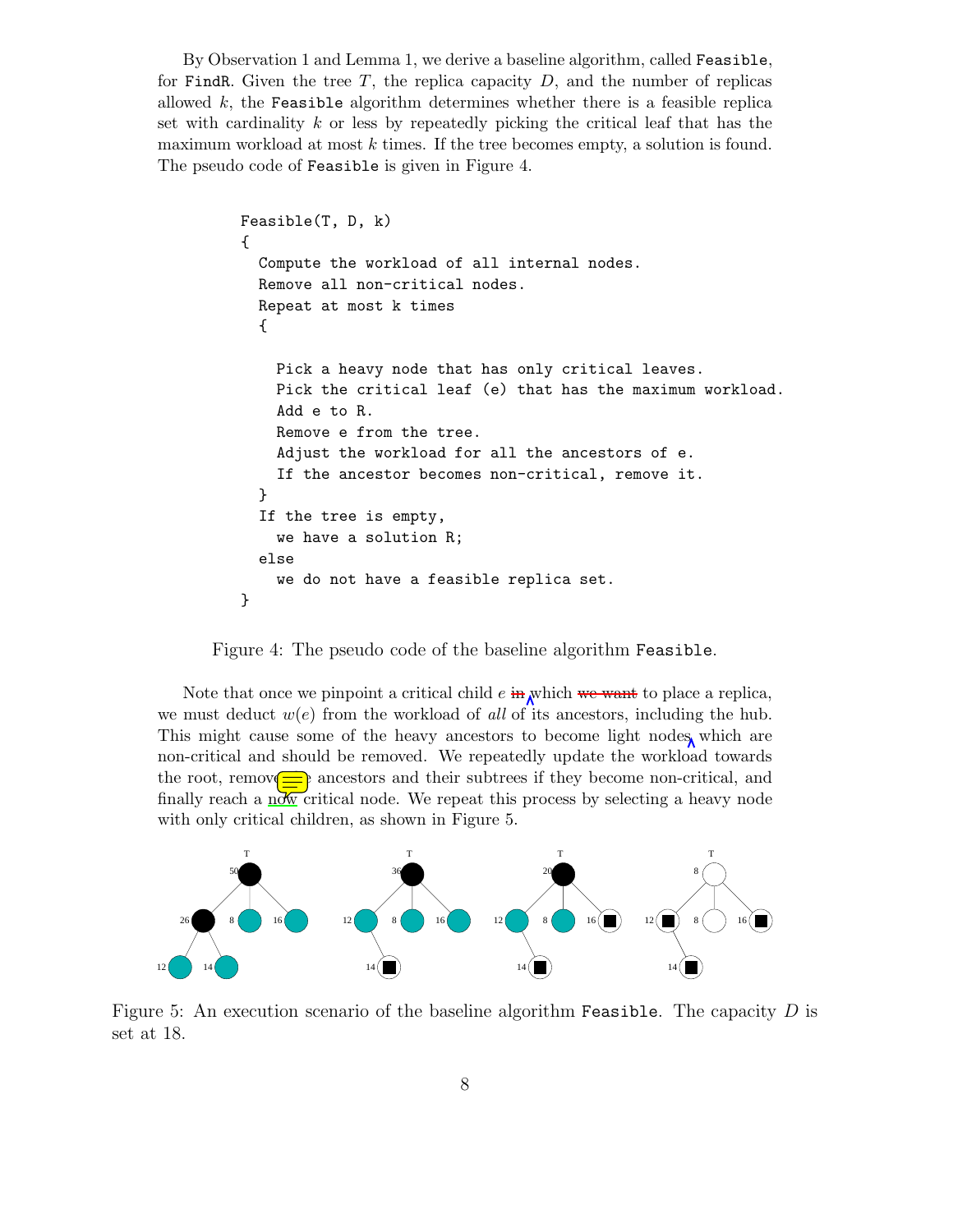We analyze the time complexity as follows. Let *n* be the number of tree nodes. It only takes  $O(n)$  time to compute the workload when no replica is placed, so we can determine the category for every node. Also, since a node can only be removed once, the removal cost is bounded by  $O(n)$ . However, the cost of updating the workload of the ancestors could be very expensive. For example, consider a skewed tree of height  $\Omega(n)$ . We may need to update all the ancestors of every child with the maximum workload that we pick from the bottom of the tree such that the total cost could be as high as  $\Omega(kn)$ .

### **4.2 Lazy Updating**

We improve our Feasible algorithm by introducing a concept called *lazy update*, which ensures that the update cost is not prohibitive. Lazy update assigns a *deduction value* to each internal node *n* (denoted by *d*(*n*)) to keep track of the amount of the workload that should be removed from *n* and all of its ancestors.

The lazy update mechanism traverses the heavy nodes depth first. When a heavy node with only critical children is found, lazy update picks the child (denoted as *c*) with the maximum workload on which to place a replica in the same way as the baseline algorithm **Feasible**. It then subtracts  $w(c)$  (the workload of *c*) along the path from *c* back to the hub, as shown in Figure 6. If an ancestor becomes non-critical, it is removed, as in Feasible (e.g., nodes *g* and *h* in Figure 6). When the lazy update reaches a heavy node (node *e* in Figure 6) that becomes critical after reducing its workload by  $w(c)$ , if esters not try to deduct  $w(c)$  from all the ancestors of *e*. Instead, it increases the deduction from *e*'s parent (denoted by *f* in Figure 6) by  $w(c)$ , and starts the traversed point *f*. Note that with the help of this "deduction", we can eliminate the duplication of deducting workloads from those tree nodes that are on the same path from  $\alpha$  leaf to the hub.  $\equiv$  result, when the lazy update deducts some workload from  $e$ , it must add the deduction of  $f$  by  $w(c)$ .



Figure 6: An execution scenario of the lazy update.

The purpose of the depth-first-search is to ensure that all the *deduction* values are kept on the same path of the subtree that the request is traversing to the hub.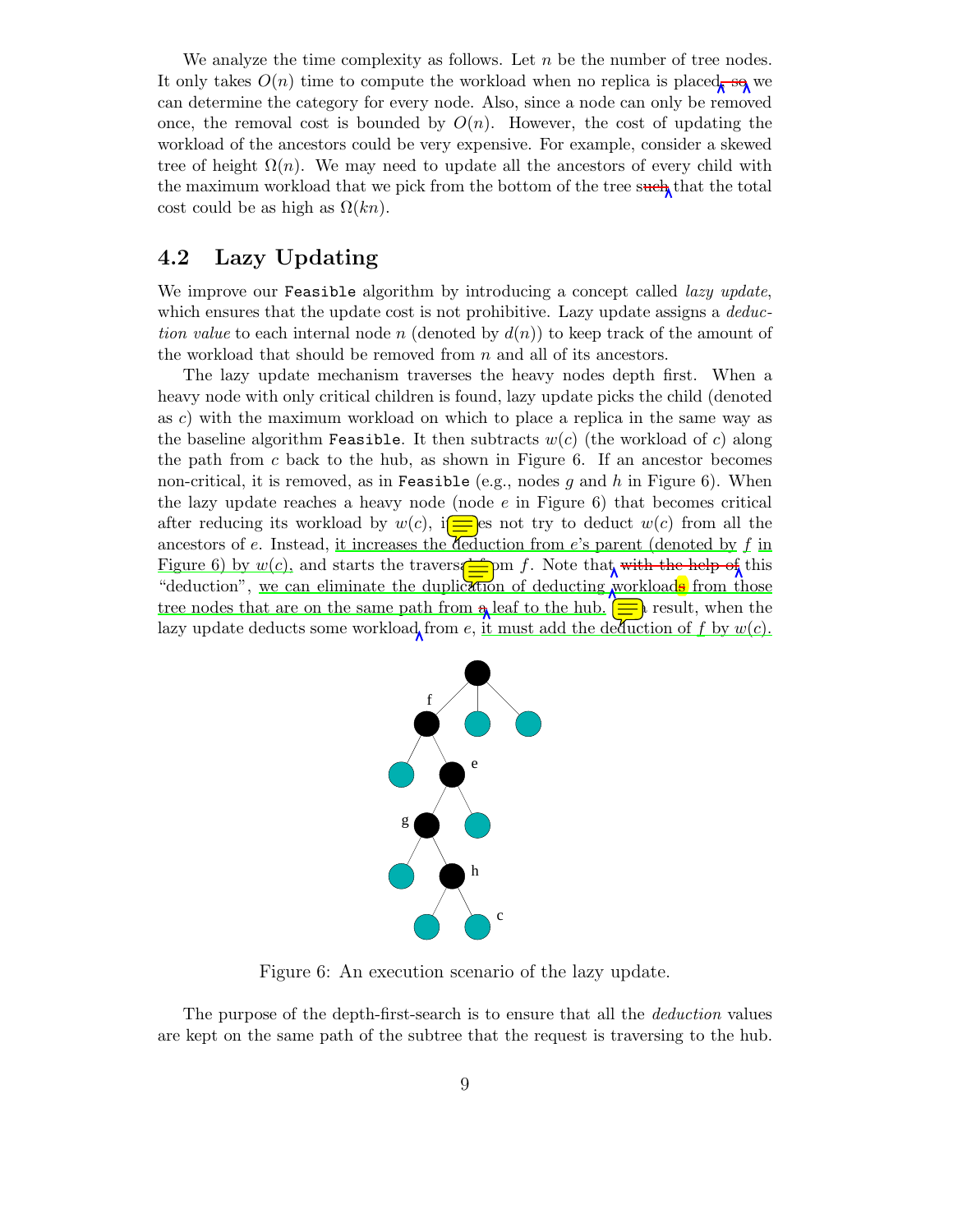Otherwise, one part of the tree may not be aware of the value of a deduction in another part of the tree, and the decision about whether or not a tree node is heavy could be incorrect.

```
LazyUpdate(v)
{
  if v is a heavy node that has only critical leaves
  {
    Pick the critical leaf (e) that has the maximum workload.
    Add e to R.
    Remove e from the tree.
    Adjust the workload of ancestors on the path to the hub.
    If an ancestor becomes non-critical, remove it until a
       critical ancestor c is found.
    Add w(e) to the deduction of c's parent.
    LazyUpdate(c's parent)
  } else {
    For each heavy child h
      LazyUpdate(h)
  }
}
Until all tree nodes have been removed.
```
Figure 7: The pseudo code of the LazyUpdate algorithm for FindR.

Next, we analyze the time complexity of lazy update, especially the deduction component. As each node can only be removed once, the cost of removal is bounded by  $O(n)$ , where *n* is the number of tree nodes. When a replica is placed on a critical node *c*, the ancestors of *c* could be updated in three ways.. First, an ancestor could be removed, since, after deducting *w*(*c*), it becomes a light node (i.e., nodes *g* and *h* in Figure 6). Second, an ancestor could become a critical node (node *e*) after *w*(*c*) is deducted from its workload. Third, an ancestor could add  $w(c)$  to its deduction value. Because an ancestor can only be removed once, the total cost of the first kind of lazy update is bounded by  $O(n)$ . Also, each replica that is placed will incur the second and third kinds of update once, so their total cost is bounded by  $O(k)$ .

We now analyze the cost of selecting the critical node with the maximum workload among its siblings. It is easy to see that there can be at most *k* such selections because we can only pick at most *k* replicas. For every internal node, we need to maintain the relative order among its children according to their workload. Once the workload of any child is changed (e.g., due to a replica placed in its subtree), the relative order needs to be recomputed. As a result, we need a data structure that supports fast insertion/deletion, and selection of the maximum workload. Clearly, we only need to keep the *k* largest children of every internal node, since we have at most *k* replicas. Therefore, we do not need to keep track of all the children; the *k* largest children will be sufficient. We achieve this goal with a sorted list containing at most *k* elements. The overall list maintenance time is bounded by  $O(k \log k)$ .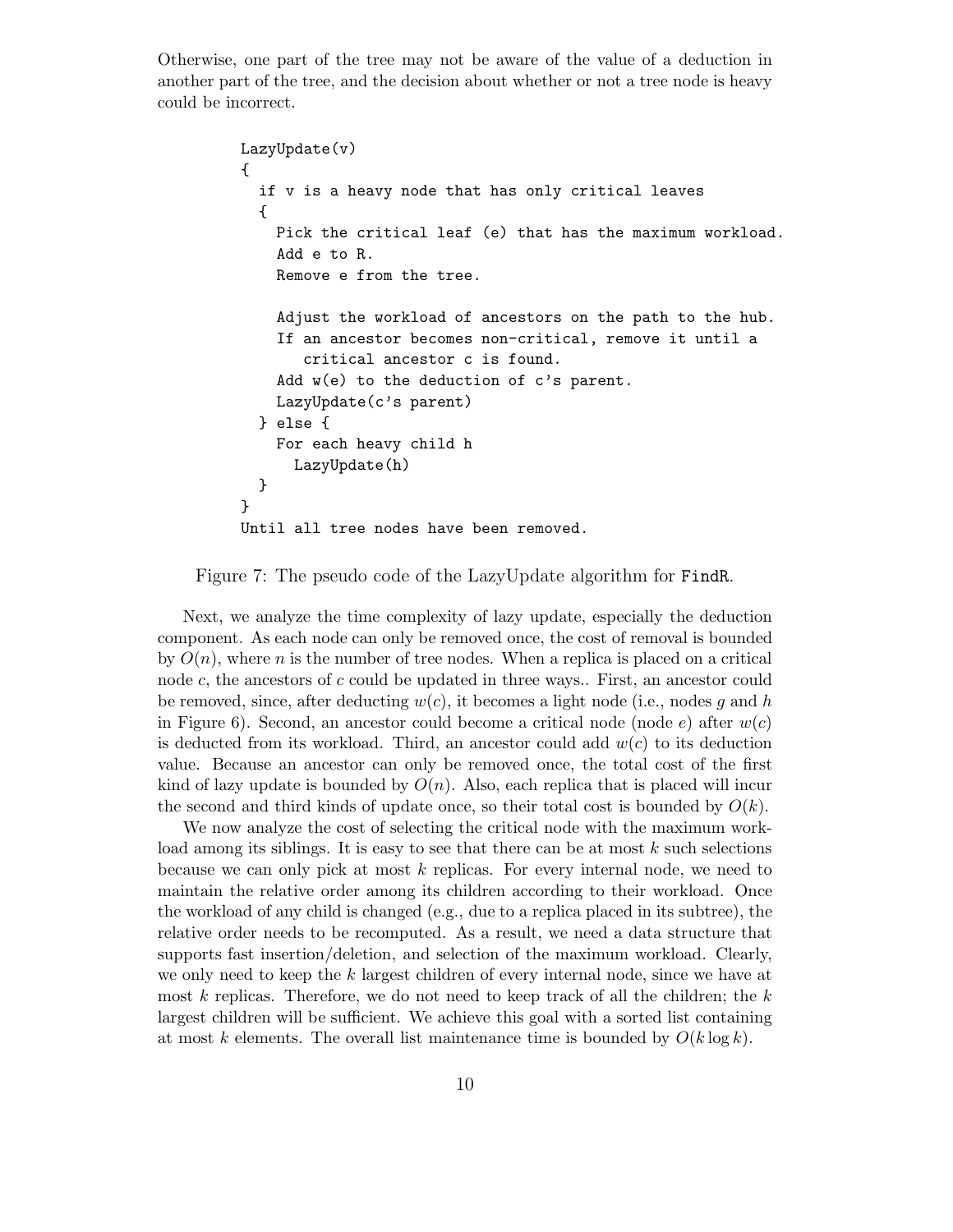Initially the sorted list contains the *k* largest children of every parent. Whenever we need to place a replica on the heaviest child (denoted by *c* in Figure 6) of a parent node *h*, we check if *h* remains heavy. If it does, we remove *c* from the list of *h*, and finish in *O*(1) time. If *h* becomes light, we remove *h* and start moving up the tree until we reach a critical ancestor *e*. Now we must update the workload of *e*, and find a new position for *e* in the sorted list of children of *f*, where *f* is the parent of  $e$  (Figure 6). It takes  $O(\log k)$  time to insert the new updated child into the sorted list, since the list has at most *k* elements. Recall that the overall list maintenance time is bounded by  $O(k \log k)$ , as there are at most k replicas to place and we make at most one insertion for every replica placed.

The only remaining question is: How can we initialize the sorted list for every internal node? If the value of *k* is small, we simply choose the *k* largest children of every parent repeatedly, with a total time of  $O(kn)$ . If the value of k is large, we sort *all* tree nodes with the parent as the primary key, and the workload as the secondary key. Each parent will then be aware of its *k* largest children; therefore, the initialization cost is  $O(\min(kn, n \log n))$ .

Finally we aggregate all the costs. The time taken to initialize the sorted list is  $O(\min(nk, n \log n))$ , the time required to maintain the sorted lists is  $O(k \log k)$ , and the time for tree traversal and updating the workload is  $O(n)$ . The total time is bounded by  $O(\min(nk, n \log n) + k \log k + n) = O(n \log n)$  since  $k \leq n$ .

**Theorem 1** *The* LazyUpdate *algorithm finds the optimal replica set for* FindR *in O*(*nlogn*) *time, where n is the number of tree nodes in the data grid.*

#### **4.3** MinMaxLoad

With the LazyUpdate algorithm in place, we are ready to derive an algorithm called BinSearch for the MinMaxLoad problem, which can be stated as follows. Given a grid tree, the workload on its leaves, and a constant *k*, find a subset of tree nodes *R* with cardinality no  $\equiv$  e than k in which to place the replica so that the maximum workload on every  $r \in R$  and the workload on the hub is minimized.

The BinSearch algorithm finds the replica set by "guessing" the maximum workload through a binary search. We guess a value *D* as the maximum workload on the replica and the hub. If the LazyUpdate algorithm can not find a feasible replica set for this  $D$ , we increase the value of  $D$ ; otherwise, we reduce it. We assume that all the workloads are integers and there is an upper bound *U* on the workload of every node; therefore, the total workload is bounded by  $O(nU)$ . Clearly, after  $O(logn + logU)$  calls of LazyUpdate, we will be able to find the smallest value of *D* such that *k* replicas are sufficient.

Next, we analyze the time complexity of BinSearch. Note that in LazyUpdate, we need an initialization phase that computes a sorted list of children for every parent. This task is only performed once in BinSearch, since the tree is the same throughout the binary search. Each iteration of LazyUpdate takes  $O(k \log k + n)$ time, but the total cost of BinSearch is bounded by  $O(\min(nk, n \log n) + (\log n +$  $\log U(k \log k + n)$ ). In a grid system the number of replicas, k, is usually bounded by a small constant, meaning that it is very expensive to duplicate data; therefore, we assume that *k* is bounded by  $\widehat{O}(\frac{n}{\log n})$ . In addition, the bound on the workload,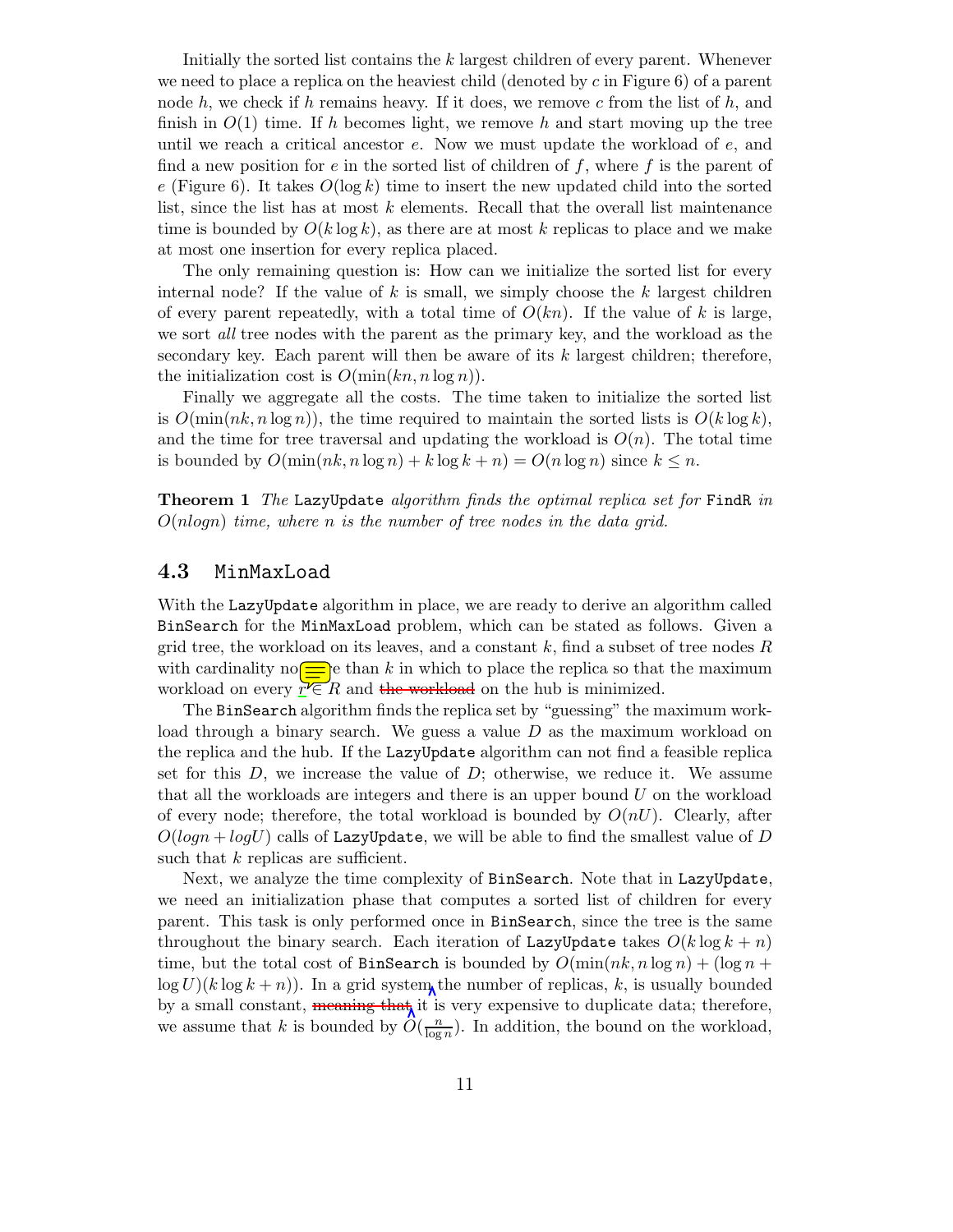*U*, is usually represented by a 32-bit integer. To summarize, the total execution time becomes  $O(n \log n)$  when *k* is bounded by  $O(\frac{n}{\log n})$ .

**Theorem 2** *The* BinSearch *algorithm finds the optimal replica set for* MinMaxLoad *in*  $O(n(\log n + \log U))$  *time, where n is the number of tree nodes in the data grid, U* is the maximum workload on the leaves, and the number of replicas is  $O(\frac{n}{\log n})$ .<br>If there is a constant bound on *U* the cost is  $O(n \log n)$ If there is a constant bound on U, the cost is  $O(n \log n)$ .

### **5 The Constrained Model**

The constrained model is similar to the unconstrained model, except that each request has a *range limit*. The range limit serves as a locality assurance, which means the request must be served by a replica, or the hub, within a fixed number of hops towards the root. For example, in Figure 8, if a user at node *a* were to specify a range limit  $\lambda$  or more, he/she would be able to access the data at node *c*. If the range limit from  $a \in \mathbb{R}^1$  instead, the request  $\frac{f \text{a} \cdot \text{b}}{g}$  since a server is not placed at either *a* or *b*. Formally, we define that a request can *reach* a server if the number of communication links between it and the nearest replica on the path to the hub is no more than its range limit.



Figure 8: A data grid tree *T*.

The added range constraint complicates our goal of developing an efficient replica placement strategy. We must now determine where to place a given number of replicas so that the amount of data a replica server has to handle is minimized, under the constraint that all requests can find a replica within their specified range limits. Similarly, if we fix the total workload a replica server can handle, then we need to decide the minimum number of replicas and the best locations to place them.

Next, we formally define the goals of our replica placement strategy. Let *v* be a leaf in a data grid tree; then  $w(v)$  is the workload of *v*, and  $l(v)$  is its range limit. For ease of explanation, we only allow the leaves to issue data requests. However, it is trivial to generalize the results of this paper to cases where the internal nodes can also issue data requests.

Let *R* be a subset of *V* , and let a replica be placed on each node of *R*. Based on the data grid access model described earlier, we define the server of each leaf *v* as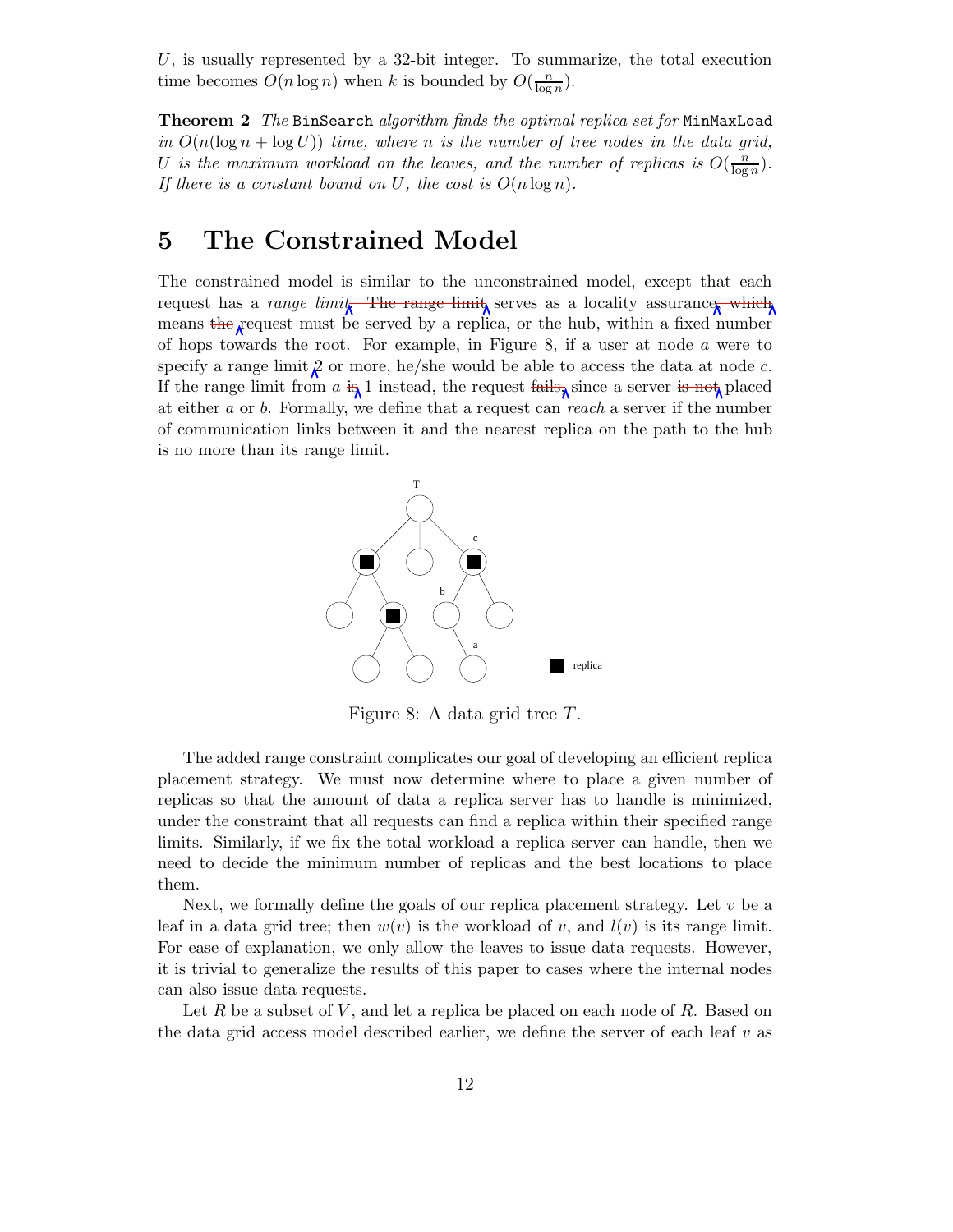the first node in *R* that *v* encounters when its request travels up towards the root of *T*. This server node is denoted by *sR*(*v*). The *workload* on a tree node *v* is defined as the sum of the data requests for which *v* is the server, i.e.,  $w_R(v) = \sum_{s_R(l)=v} w(l)$ .<br>However, if the distance between a loof *v* and its server  $\varepsilon_R(v)$  is greater than its However, if the distance between a leaf v and its server  $s_R(v)$  is greater than its range limit  $l(v)$ , the workload of the server is set to infinity.

From the definitions above, we can define that a replica set *R* is *range feasible* if and only if none of the tree nodes has an infinite workload, i.e., every request can reach a server (or the hub) within its range limit. In addition, let the maximum workload induced by *R* be the maximum workload on all nodes of *R and the hub*. We include the hub because any data requests not serviced by *R* will be serviced by the hub. A replica set  $R \equiv \text{or } k \text{ to } W$  *feasible* if and only if the maximum workload of the tree nodes  $\text{due to } R$  is no more than *W*. Note that this definition implies that a workload *W* feasible replica set *is* also range feasible.

Our objective is to solve the two problems, MinMaxLoad and FindR, in this constrained model.

### **6 Algorithms for the Constrained Model**

This section describes the algorithms used to solve MinMaxLoad and FindR. Similar to the case in the unconstrained model, we will solve FindR first, and then use that algorithm to solve MinMaxLoad.

#### **6.1** FindR

The FindR problem can be stated as follows. Given a data grid tree *T*, the workload and the range limit on its leaves, and the maximum workload *W*, find a workload *W* feasible replica set *R* with *minimum* cardinality. We use *m*(*T,W*) to denote this minimum cardinality. We also define that a replica set *R* is *optimal* for *T* and workload *W* if *R* is workload *W* feasible, (with only  $m(T, W)$  replicas), and it minimizes the workload *on the hub*. Hereafter, we do not use "for workload *W*" when the context clearly indicates the workload bound.

The complication introduced by the range limit can be easily understood by the fact that Lemma 1 is not valid in the constrained model. In the unconstrained model, we can determine where to put a replica by a greedy method, since Lemma 1 guarantees that it is always safe to select the heaviest request. However, in the constrained model there is a conflict between the workload and the range limit. If the heaviest request has a large range limit, choosing the second heaviest request that has a smaller range limit may be the best solution, since it can travel further up the tree to find a replica.

#### **6.1.1 Contribution function**

We first define several terminologies. Consider a data grid tree *T* with *r* as the root. Let *v* be a node in *T*,  $t(v)$  be the subtree rooted at *v*, and  $t'(v) = t(v) - v$ , i.e., the forest of subtrees rooted at *v*'s children. Also, let *a*(*v, i*) denote the *i*-th ancestor of node *v* while it is traveling toward the root of *T*.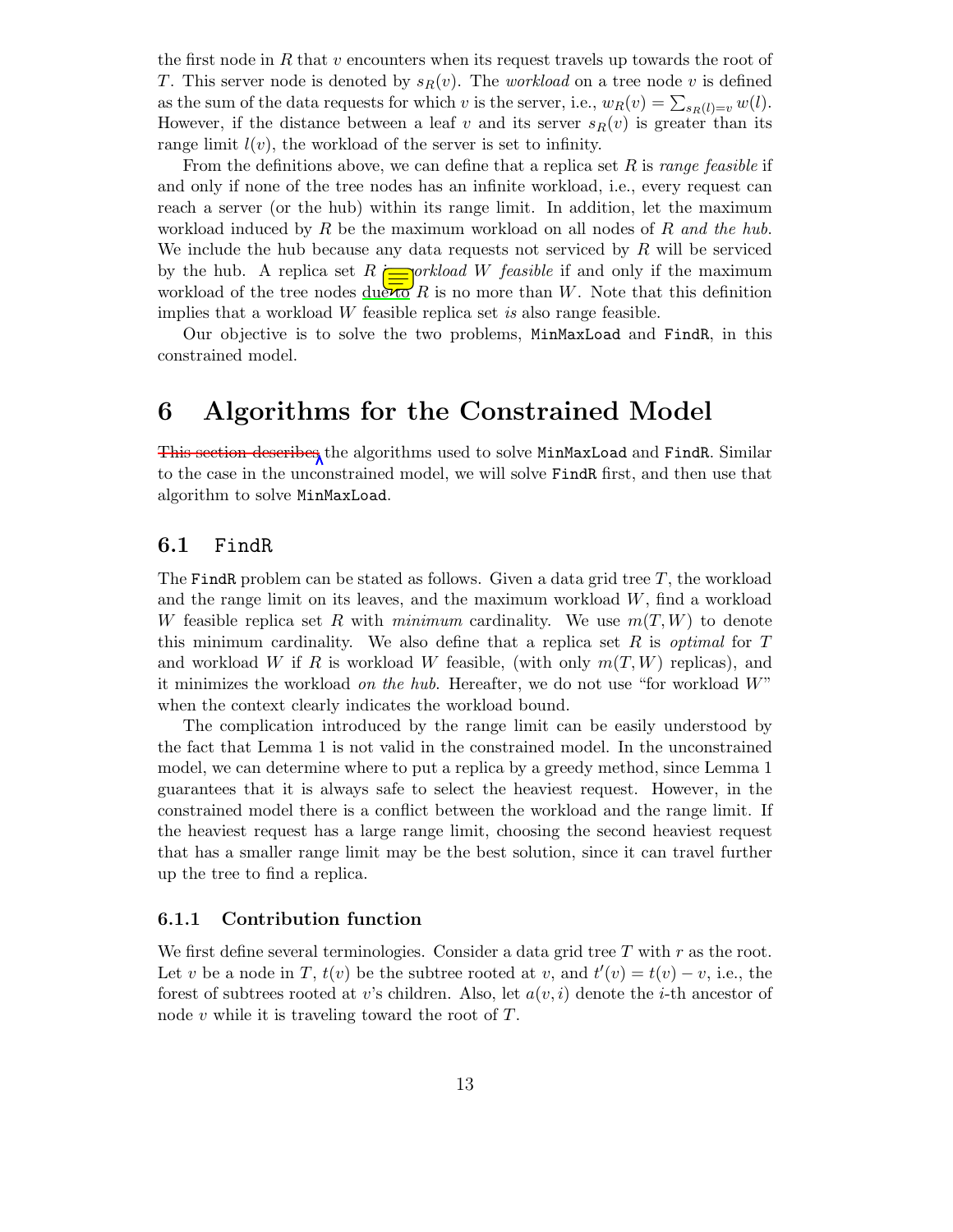We now define a contribution function *C*.  $C(v, i)$  indicates the minimum workload on node  $a(v, i)$  contributed by  $t(v)$ , by placing  $m(t(v), W)$  replicas in  $t'(v)$  and none on  $a(v, j)$  for  $0 \leq j \leq i$ . By definition  $C(v, 0)$  is the workload on a node *v* due to an optimal replica set for  $t(v)$ . Note that if there is no replica set for  $t(v)$  with cardinality  $m(t(v), W)$  that could control the workload on  $a(v, i)$  within *W*, then *C*(*v, i*) is set to infinity; for example, if *v* is a leaf,  $C(v, i)$  is  $w(v)$  when  $i \leq l(v)$ , and infinity when  $i > l(v)$ .

Figure 9 illustrates an example of the *C* function. The optimal replica set requires three replicas for *T* when the workload *W* is 60, i.e.,  $m(t(r), 60) = 3$ . The replicas should be placed at leaves *a*, *b*, and *c* to minimize the workload on *r* to  $C(r, 0) = 35$ . However, if we try to minimize the workload on  $s = a(r, 1)$  by placing just three servers, we can only achieve  $C(r, 1) = 55$  by placing replicas at nodes a, *b*, and *e*. We need to place a replica on node *e*, since its range limit is only 1. Now, with regard to the workload on  $t = a(r, 2)$ , as we can not limit  $\frac{d}{dt}$  workload to 60 by placing only three replicas in  $t'(r)$ ,  $C(r, 2)$  is set to infinity.



Figure 9: The contribution function.

#### **6.1.2 Bottom-up Computation**

Here, we describe a bottom-up process for computing the *C* and *m* functions for every node in a data grid tree. By definition, if *v* is a leaf,  $C(v, i)$  is  $w(v)$  when  $i \leq l(v)$ , and infinity prwise. Now we want to compute the *C* and *m* functions for an internal node  $\overline{\nu}$  that has children  $v_1, ..., v_n$ . Since the process is bottom-up, we assume that all the *C* and *m* functions of  $v_1, \ldots, v_n$  are known. The following theorem establishes the relation between the optimal replica sets for a tree and any of its subtrees.

**Theorem 3** *Consider a data grid tree T, a node v in T, and a workload W. There exists an optimal replica set R for T with workload limit W so that*  $|R \cap t'(v)| =$  $m(t(v), W)$ 

**Proof.** By definition,  $t(v)$  requires at least  $m(t(r), W)$  replicas to be placed in  $t'(r)$ to ensure that the workload on *v* is within *W*. As a result, there does not exist an optimal replica set *R* for *T* that could place less than  $m(t(v), W)$  replicas in  $t'(v)$ .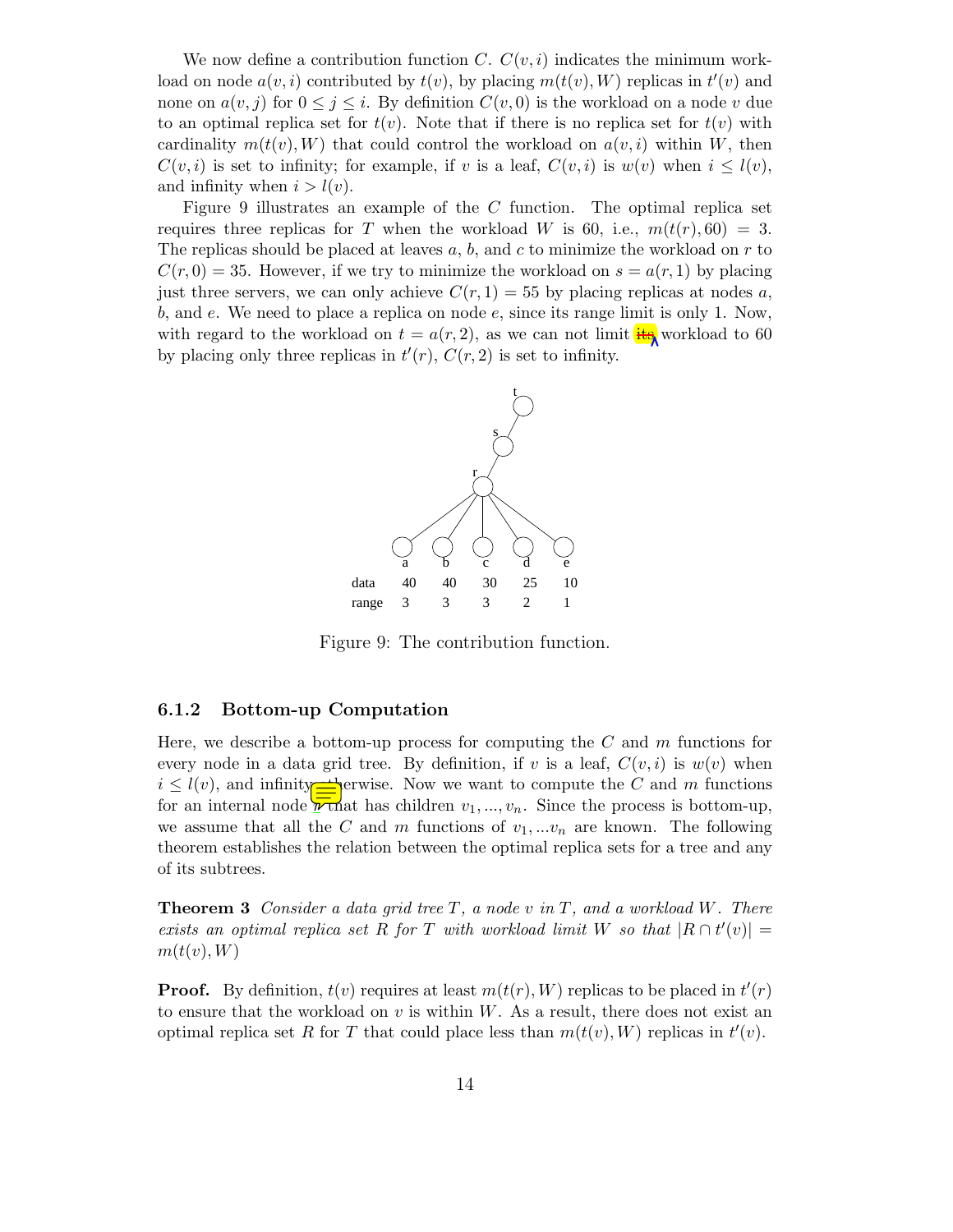Now, if an optimal replica set for *T* places more than  $m(t(v), W)$  replicas in  $t'(v)$ , it places at least  $m(t(v), W) + 1$  replicas. In such a case, when we construct an optimal replica set for *T*, we simply place  $m(t(v), W)$  replicas according to an optimal replica set for  $t(v)$ , and place one extra replica on *v*. The resulting new replica set for *T* does not increase the workload; therefore, it is also an optimal solution for *T*.

Theorem 3 suggests that for a node *v* with children  $v_1, ..., v_n$ , there exists an optimal replica set *R* with workload limit *W* such that  $|R \cap t'(v_j)| = m(t(v_j), W)$ for  $1 \leq j \leq n$ . As a result, to find the optimal replica set for  $t(v)$ , we need to place sufficient replicas on  $v_j$ 's nodes such that the sum of their  $C(v_j, 1)$  is at least  $\sum_{1 \leq j \leq n} C(v_j, 1) - W$ . This can be easily done by repeatedly placing a<br>replice on the remaining  $v_k$  that has the largest  $C(v_k, 1)$  until the workload of  $v_k$ replica on the remaining  $v_j$  that has the largest  $C(v_j, 1)$  until the workload of  $v$ is within *W*. Let this set of  $v_j$ 's be  $e(v, 0)$ , the children of *v*, each of which must be assigned a replica to minimize the workload on  $a(v, 0) = v$ . We now have  $m(t(v), W) = \sum_{1 \leq j \leq n} m(t(v_j), W) + |e(v, 0)|$ , and  $C(v, 0) = \sum_{v_j \notin e(v, 0)} C(v_j, 1)$ . After determining  $m(v, W)$ , we want to compute  $C(v, i)$  for  $i > 0$ .

**Theorem 4** *Consider a data grid tree*  $T$ *, a node*  $v$  *in*  $T$  *with children*  $v_1, ..., v_n$ *, and a workload W. There exists a replica set R so that*  $|R| = m(T, W)$ *, R minimizes the total workload induced by R from*  $t'(v)$  *on*  $a(v, i)$  *for*  $i \geq 1$ *, and*  $|R \cap t'(v_j)| =$  $m(t(v_i), W)$ .

**Proof.** This proof is similar to that of Theorem 3. Consider Figure 10. First,  $|R \cap t'(v_j)|$  could not possibly be less than  $m(t(v_j), W)$ ; otherwise, the workload on  $v_j$  would already be greater than *W*. If *R* has more than  $m(t(v_j), W)$  replicas in  $t'(v_j)$ , we can only place  $m(t(v_j), W)$  according to any optimal replica set for  $t(r_i)$ , and place one replica on  $v_j$ . The resulting replica set would not increase the workload of *a*(*v, i*).



Figure 10: The computation of contribution function  $B(v, i)$  for  $i > 0$ .

An important implication of Theorem 4 is that when we compute  $C(v, i)$  for  $i > 0$ , we can be certain that there exists a set of replicas that can minimize the total workload on  $a(v, i)$  with a *known* number of replicas in each  $t'(v_j)$  (i.e.,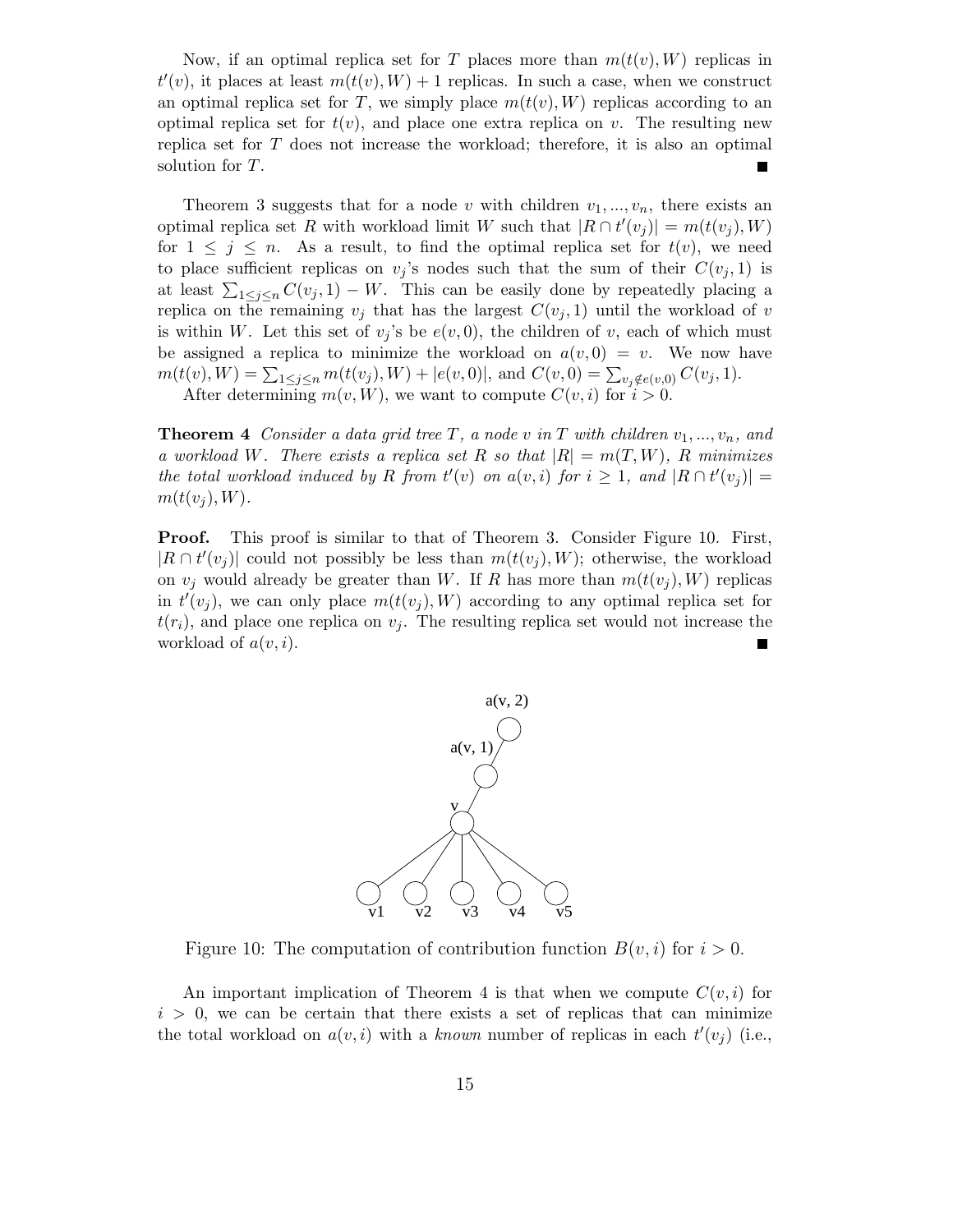$m(t(v_i), W)$ ). By definition,  $C(v, i)$  is the the minimum workload on the ancestor  $a(v, i)$  contributed by  $t(v)$  by placing  $m(t(v), W)$  replicas in  $t'(v)$ , and none at  $a(v, j)$  for  $0 \leq j < i$  (see Figure 10 for an illustration). Since we know the number of replicas in each  $t'(v_j)$ , we know there exists an  $R$  that can minimize the total workload  $a(v, i)$  by placing extra  $m(t(r), W) - \sum_{1 \leq j \leq n} m(v_j, W)$  replicas among  $r_i$ .<br>Now, it is clear that by choosing  $m(t(r), W) - \sum_{1 \leq j \leq n} m(v_j)$ ,  $v_i$ 's that hous the Now, it is clear that by choosing  $m(t(r), W) - \sum_{1 \leq j \leq n} m(v_j) v_j$ 's that have the largest  $C(v, i+1)$  (denoted as  $e(v,i)$ ) we can derive  $C(v,i) - \sum_{1 \leq j \leq n} C(v,i+1)$ largest  $C(v, i+1)$  (denoted as  $e(v, i)$ ), we can derive  $C(v, i) = \sum_{v_j \notin e(v, i)} C(v_j, i+1)$ .

#### **6.1.3 Top-down replica placement**

We now place replicas from the top to the bottom of the tree recursively. Consider a node *v* with *n* children  $v_1, ..., v_n$ . Our goal is to place replicas such that the workload on  $a(v, i)$  is minimized by placing  $m(v, W)$  replicas in  $t'(v)$ ; therefore, our recursion starts from the root with  $i = 0$ . From the discussion in Section 6.1.2, we know we can accomplish this by placing replicas in  $e(v, i)$  – the subset of  $\{v_1, \ldots, v_n\}$ , each of which has to be assigned a replica in order to minimize the workload on  $a(v, i)$ .

We consider two cases. In the first, we consider a set of  $v_j$ 's in  $e(v, i)$ . Let A denote the set of children of these *v<sup>j</sup>* 's. We can start the recursion from each node of *A* with *i* set to 0, since we know that every node in  $e(v, i)$  now has a replica. In the second case, we consider the set of  $v_j$ 's that are *not* in  $e(v, i)$ . From Theorem 4, we know that if we want to minimize their contribution to  $a(v, i)$ , we just need to focus on those replica sets that have  $m(v_j, W)$  replicas in  $t'(v_j)$ . In addition, we know we can assume that there will be *no* replica in any  $v'_{j}$ . As a result, we simply retrieve  $e(v_j, i + 1)$  – the subset of  $v_j$ 's children that should be assigned an extra replica to minimize the workload of  $a(v_i)$ .

The pseudo code of this recursive top-down replica placement procedure is given in Figure 11. The parameter *i* indicates the level of recursion towards the node whose workload we want to minimize.

```
Place-replica(v, i)
{
   if i is a leaf
      return;
   place a replica on each node of e(v, i);
   for each child c of v {
      if c is in e(v, i)
         Place-replica(c, 0);
      else
         Place-replica(c, i + 1);
   }
}
```
Figure 11: The pseudo code of the recursive top-down replica placement.

Consider the example in Figure 12. The recursion starts at  $a$  with  $i = 0$ . Suppose we know that we need to place replicas on *b* and *c*. Now we only need to recursively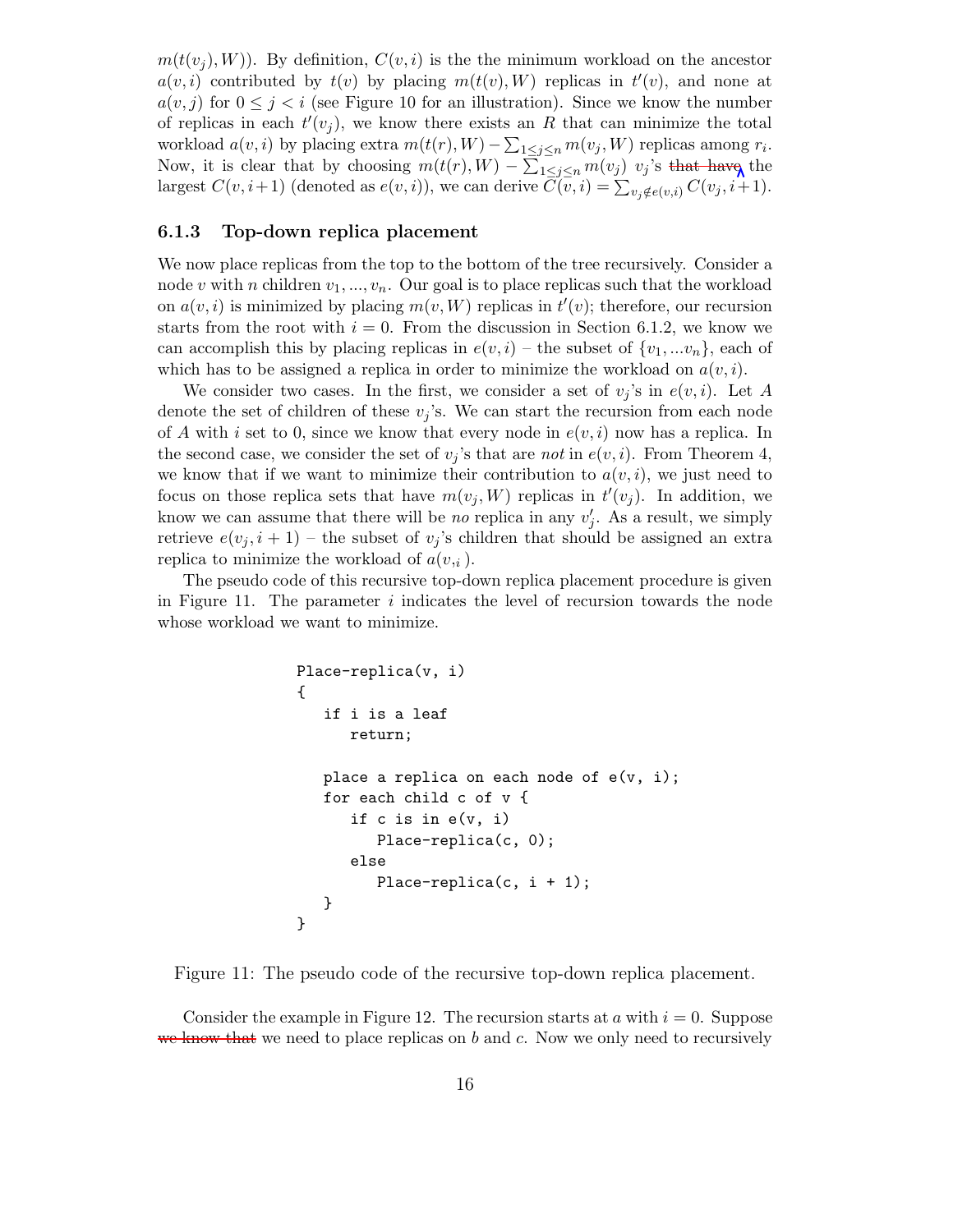perform the top-down replica placement at the children of *b* and *c*, namely *f*, *g*, *h*, and *i*. After placing the replicas on nodes *b* and *c*, we know that replicas will not be placed at *d* and *e*. Now consider the three subtrees of *d*. We know there exists a replica set that can minimize the contribution to *a*, with  $m(j, W)$  replicas in  $t'(j)$ ,  $m(k, W)$  replicas in  $t'(k)$ , and  $m(l, W)$  replicas in  $t'(l)$ . We also know that this replica set has *no* replica in *d*. As a result, we simply retrieve  $e(d, 1)$  – the subset of {*j, k, l*} that should be assigned an extra replica to minimize the workload of *a*.

We call this replica-placement algorithm the *PlaceReplica*.



Figure 12: An example of top down replica placement. A shaded tree node indicates a replica.

#### **6.1.4 Time complexity analysis**

We analyze the time complexity of *PlaceReplica* by focusing on the bottom-up computation of the *C* function, since it dominates the total computation time. For each tree node *v*, we need to compute its  $C(v, i)$  up to  $i = L$ , where L is the maximum range limit of all the nodes. Let the number of children of *v* be  $\eta_{\vec{k}}$  then the computation requires *n* log *n*, if we sort the *C* function values of all of *v*'s children. Note that this requires the values to be sorted L times since a child,  $v_j$ , with a larger  $C(v_i, i)$  function value than another child,  $v_k$ , does not mean that  $v_j$  will have a larger C function value than  $v_k$  for other values of *i*. As a result, the computation cost of *C* for *v* is *Ln* log *n*. The total cost of computing the *C* functions of all nodes is therefore *LN* log *N*, where N is the number of nodes in the tree.

#### **6.2** MinMaxLoad

We now derive the BinSearch algorithm for the MinMaxLoad problem. BinSearch finds the replica set by "guessing" the maximum workload *W* with a binary search, as in the unconstrained model. Let *U* be the workload upper bound for every leaf such that the total workload is bounded by  $O(NU)$ . It is easy to see that after  $O(\log N + \log U)$  *BinSearch* calls, we can find the smallest value of *W* such that *k* replicas are sufficient. The total execution time of *BinSearch* is therefore  $O(\log N +$  $\log U$ (*LN* log *N*). Because the bound on the workload *U* is usually represented by a 32-bit integer, the total execution time can be bounded by  $O(LN \log^2 N)$ .

**Theorem 5** *The* BinSearch *algorithm finds the optimal replica set for* MinMaxLoad  $\int$ *in*  $O(\log N + \log U)(LN \log N)$  *time, where N is the number of tree nodes in the*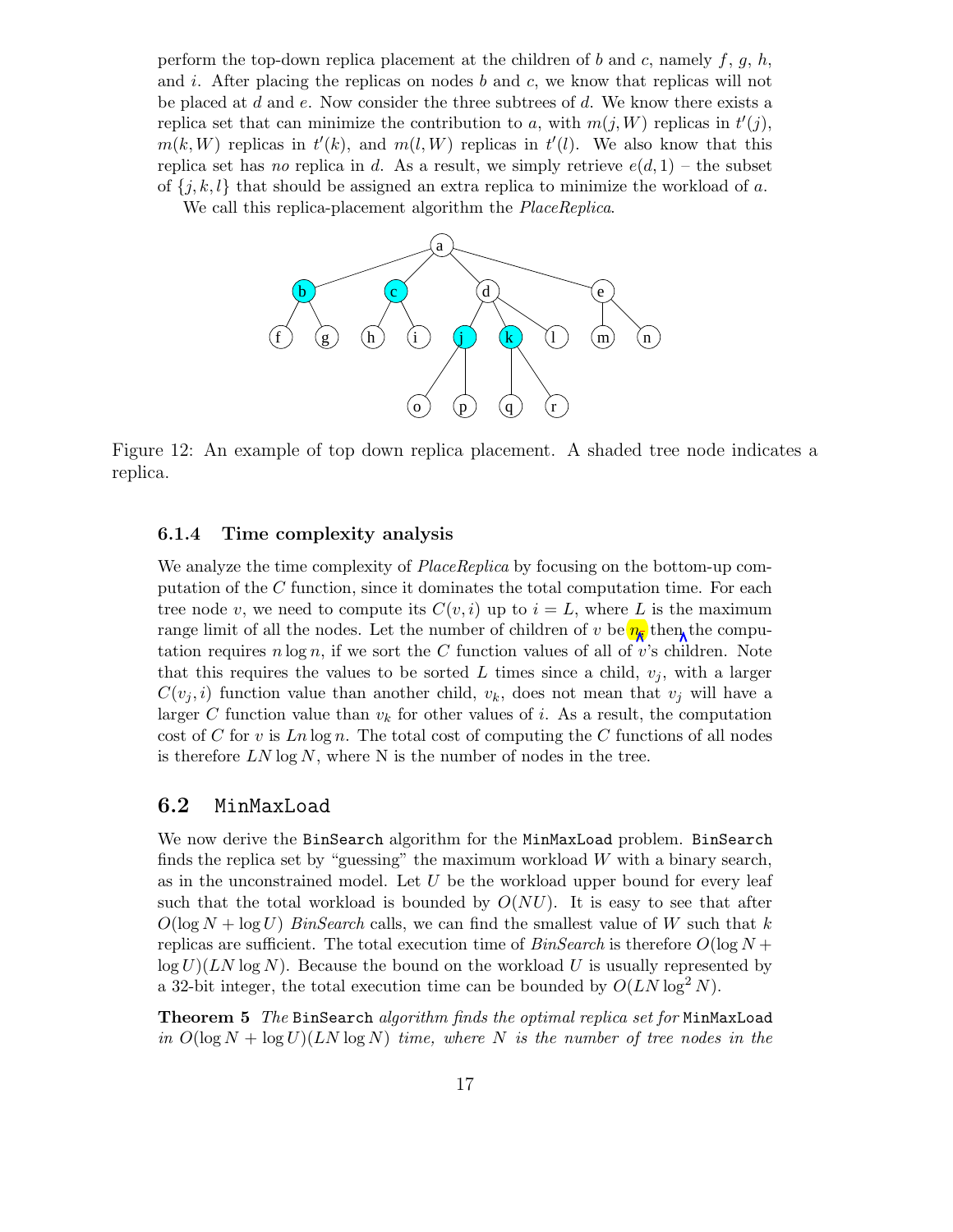*data grid, L is the maximum range limit. and U is the maximum workload. When U* is a bounded constant, the time complexity is  $O(LN \log^2 N)$ .

# **7 Conclusion**

We have addressed three issues related to placing database replicas in Data Grid systems with locality assurance, namely load balancing, the minimum number of replicas, and guaranteed service locality. Each request specifies the workload it requires, and the distance within which a replica must be found. We propose efficient algorithms that 1) select strategic locations to place replicas so that the workload of the replicas is balanced; 2) use the minimum number of replicas if the service capability of each replica is known; and 3) guarantee the service locality specified by each data request.

We have also formulated two problems: MinMaxLoad and FindR, and derive efficient algorithmic solutions for them. Based on an estimation of data usage and the locality requirement of various sites, our algorithm efficiently determines the locations of replicas if both the number of replicas and the maximum allowed workload for each replica have been determined. Then, another algorithm determines the number of replicas needed to ensure that the maximum workload on every replica is below a certain threshold.

One unsolved question about the replica placement problem is, How can the replica location be determined when the network is a general graph, instead of a tree? It is possible that we may need to consider other graphs, (e.g., planar graphs), and derive efficient algorithms for them. Second, in the current hierarchical Data Grid model, all the traffic may reach the root if it is not serviced by a replica. This makes the design of an efficient replica placement algorithm more complex when network congestion is one of the objective functions to be optimized. For example, the network bandwidth in a grid system may be limited.  $A_{\lambda}$  good replica placement strategy must ensure that, in addition to those issues that have been resolved by this paper, the traffic going through every network link will not exceed its maximum bandwidth. Finally we may need to consider the heterogenity  $\frac{1}{\sqrt{m}}$  server capability. For example, if we would like to place one major replica server and two minor replica servers. A major server can sustain a much heavier workload than a minor server, Then, the question is how to place the replicas such that all the service quality can be guaranteed

**Acknowledgments** The authors wish to thank Mr. Meng-Zong Tsai from National Taiwan University for many helpful discussions, and the National Center for High-Performance Computing for providing resources under the "Taiwan Knowledge Innovation National Grid" project.

# **References**

[1] J. H. Abawajy. Placement of file replicas in data grid environments. In *ICCS 2004, Lecture Notes in Computer Science 3038*, pages 66–73, 2004.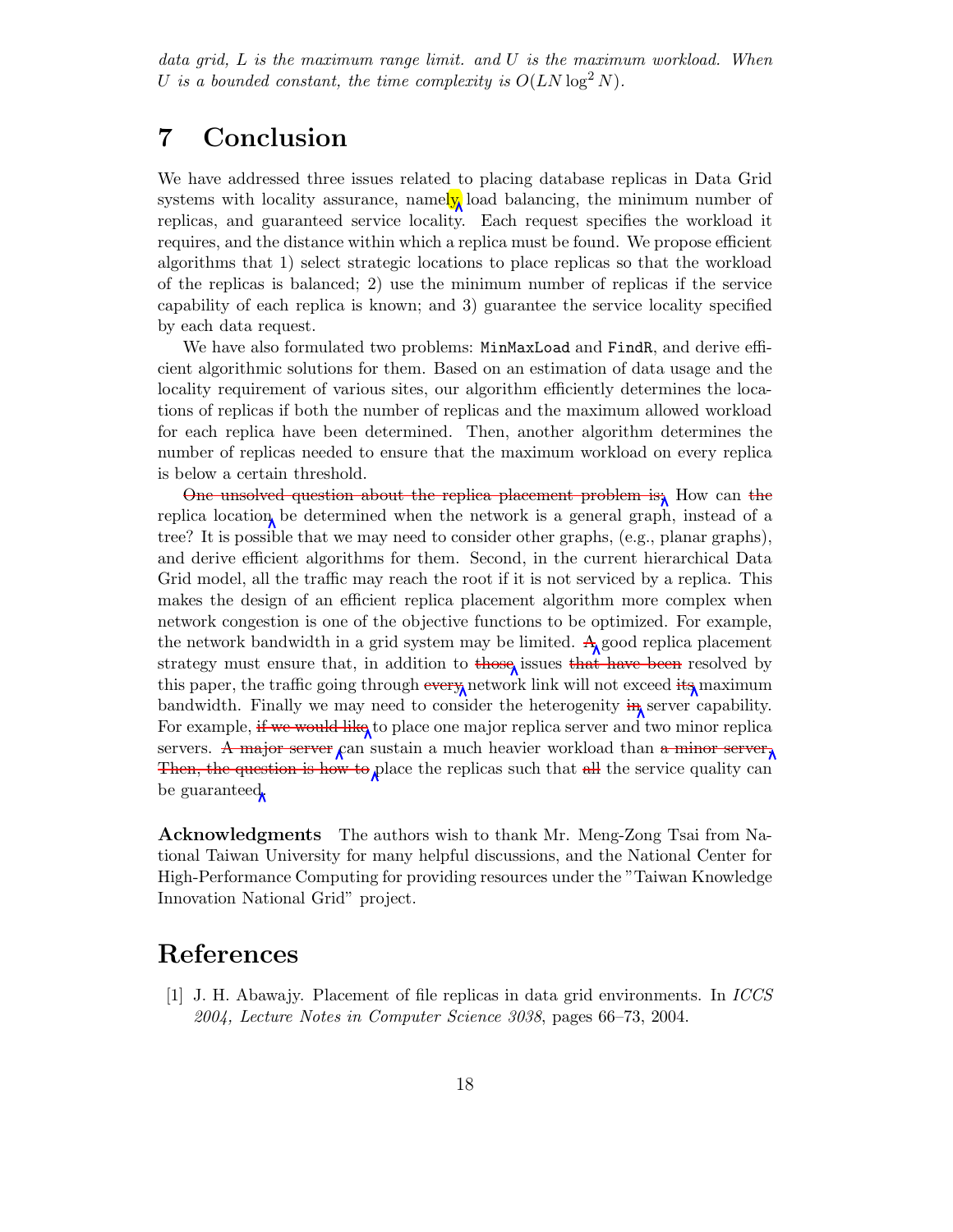- [2] M. M. Bae and B. Bose. Resource placement in torus-based networks. *IEEE Transactions on Computers*, 46(10):1083–1092, October 1997.
- [3] A. Chervenak, I. Foster, C. Kesselman, C. Salisbury, and S. Tuecke. The data grid: Towards an architecture for the distributed management and analysis of large scientific datasets. *Journal of Network and Computer Applications*, (23):187–200, October 2000.
- [4] A. Chervenak, R. Schuler, C. Kesselman, S. Koranda, and B. Moe. Wide area data replication for scientific collaborations. In *In Proceedings of the 6th International Workshop on Grid Computing*, November 2005.
- [5] I. Cidon, S. Kutten, and R. Soffer. Optimal allocation of electronic content. *Computer Networks*, 40(2):205–218, 2002.
- [6] W. B. David. Evaluation of an economy-based file replication strategy for a data grid. In *International Workshop on Agent based Cluster and Grid Computing*, pages 120–126, 2003.
- [7] W. B. David, D. G. Cameron, L. Capozza, A. P. Millar, K. Stocklinger, and F Zini. Simulation of dynamic grid rdeplication strategies in optorsim. In *In Proceedings of 3rd Intl IEEE Workshop on Grid Computing*, pages 46–57, 2002.
- [8] M.M. Deris, Abawajy J.H., and H.M. Suzuri. An efficient replicated data access approach for large-scale distributed systems. In *IEEE International Symposium on Cluster Computing and the Grid*, April 2004.
- [9] Worldwide LHC Computing Grid. http://lcg.web.cern.ch/lcg/.
- [10] W. Hoschek, F. J. Janez, A. Samar, H. Stockinger, and K. Stockinger. Data management in an international data grid project. In *In Proceedings of GRID Workshop*, pages 77–90, 2000.
- [11] M. Jaeger and J. Goldberg. Capacitated vertex coveringcapacitated vertex covering. *Transportation Science*, 28(2), 1994.
- [12] X. Jia, D. Li, X.-D. Hu, W. Wu, and D.-Z. Du. Placement of web-server proxies with consideration of read and update operations on the internet. *Comput. J.*, 46(4):378–390, 2003.
- [13] K. Kalpakis, K. Dasgupta, and O. Wolfson. Optimal placement of replicas in trees with read, write, and storage costs. *IEEE Trans. Parallel Distrib. Syst.*, 12(6):628–637, 2001.
- [14] M. Korupolu, C. Plaxton, and R. Rajaraman. Placement algorithms for hierarchical cooperative caching. *Journal of Algorithms*, 38(1):260–302, 2001.
- [15] H. Lamehamedi, B. Szymanski, Z. Shentu, and E. Deelman. Data replication strategies in grid environments. In *In Proceedings of 5th International Conference on Algorithms and Architecture for Parallel Processing*, pages 378–383, 2002.
- [16] R. Moore, C. Baru, R. Marciano, A. Rajasekar, and M. Wan. *I. Foster and C. Kesselman edited, The Grid: Blueprint for a Future Computing Infrastructure*, chapter Data intensive computing. Morgan Kaufmann PUblishers, 1999.